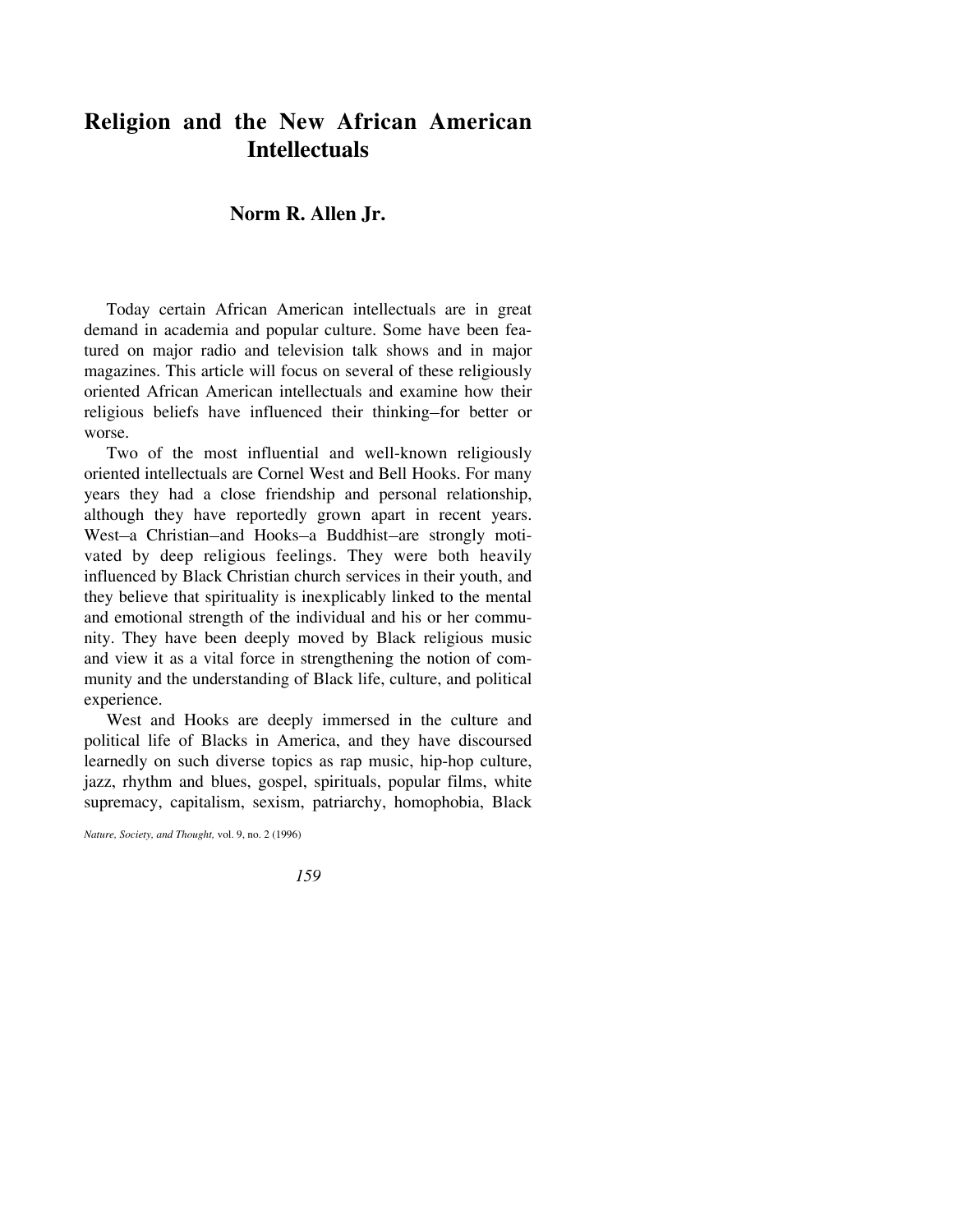intellectualism, history, Marxism, postmodernism, and numerous other subjects. Indeed, some commentators have opined that perhaps West is spreading himself thin by trying to cover so much material in so little time. Hooks and West do have, however, a deep and broad understanding of the complex and multidimensional Black experience.

–––––––––––––––––––––––––––––––––––––––––––––––––––––

In their collection of dialogues and conversations, *Breaking Bread*, West states, "Historically, academic intellectuals have been viewed, to varying degrees, as elitist, arrogant, and haughty" (Hooks and West 1991, 4). In contrast, West and Hooks transcend class divisions with the ability to relate to people from all classes-from the homeless to academics.

Hooks and West are enthusiastic advocates of what they call "Black critical thinking," or an attempt to understand Black agency and experience from diverse viewpoints. West explains in *Breaking Bread*:

That our conversation has principally Black points of reference must be accented. We are looking at the predicament of Black people from the vantage point of all that Africa, Asia, the Middle East, Latin America, and Europe have to offer. We are rooted in the Black tradition and we are struggling with that Black predicament. This does not mean that we subscribe to an exclusive Afro-centricity, though we are centered on the African American situation. Nor does it mean that we valorize, that we promote a Euro-centric perspective, though we recognize that so much of the academy remains under the sway of a very narrow Euro-centrism. Instead we recognize Black humanity and attempt to promote the love, affirmation, and critique of Black humanity, and in that sense, we attempt to escape the prevailing mode of intellectual bondage that has held captive so many Black intellectuals of the past. (1991, 6)

Indeed, West is at his best when he painstakingly critiques ideas and strategies that have, ironically, exacerbated the plight of African Americans. In his collection of essays *Race Matters*, he applies Black critical thinking to many issues. In the introduction he writes: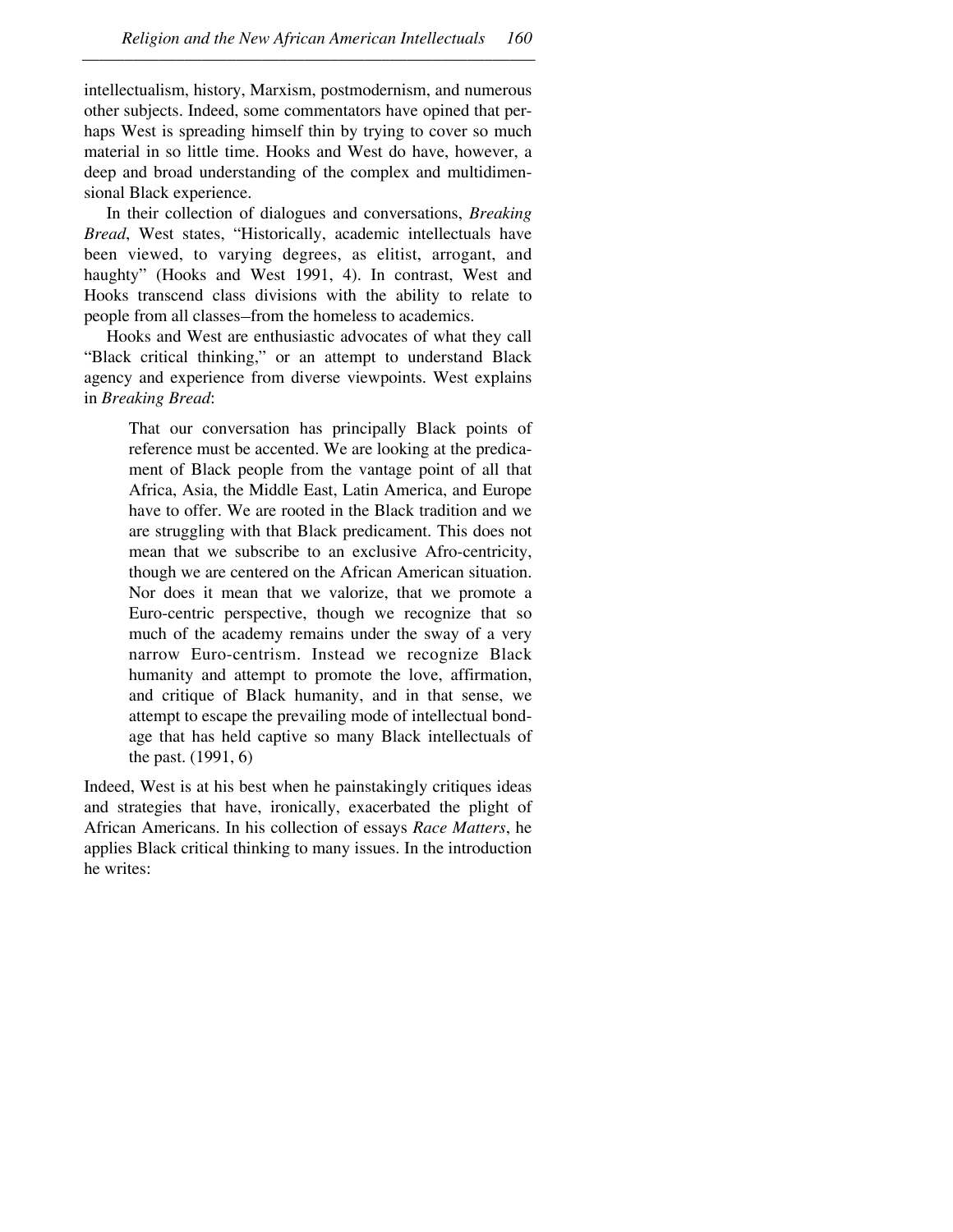What happened in Los Angeles in April of 1992 was neither a race riot nor a class rebellion. Rather, this monumental upheaval was a multiracial, trans-class, and largely male display of justified social rage. For all its ugly, xenophobic resentment, its air of adolescent carnival, and its downright barbaric behavior, it signified the sense of powerlessness in American society. Glib attempts to reduce its meaning to the pathologies of the black underclass, the criminal actions of hoodlums, or the political revolt of the oppressed urban masses miss the mark. (1993, 1)

West argues that many people lack the intellectual wherewithal and honesty to assess accurately current events as they relate to relations between Blacks and whites. West has no tolerance for hypocrisy, double standards, and sophistry used

in the narrow framework of the dominant liberal and conservative views of race in America, which with its worn-out vocabulary leaves us intellectually debilitated, morally disempowered, and personally depressed. (63)

Though West is equally critical of dogmatic Black nationalist ideologies, he realizes that they do not exist in a vacuum, but have come about as a reaction to white supremacy. Furthermore, he asserts that as long as whites continue to embrace white bigots while hypocritically condemning Black bigotry, Black nationalism will continue to grow in popularity.

Perhaps West's most brilliant and most important contribution to current discourses on race is his notion of "racial reasoning." In *Race Matters* he notes that many Blacks capitulated to the pervasive Black nationalist mind-set during the hearings involving Clarence Thomas and Anita Hill. Thomas shrewdly and successfully "played the race card" by claiming to be victimized by a "high-tech lynching." Furthermore, West profoundly observes how Minister Louis Farrakhan's Nation of Islam supported Thomas's Supreme Court nomination despite Farrakhan's vitriolic attacks against Republican Party politics. Often to their own detriment, Blacks support even those bourgeois Blacks who are working with powerful reactionary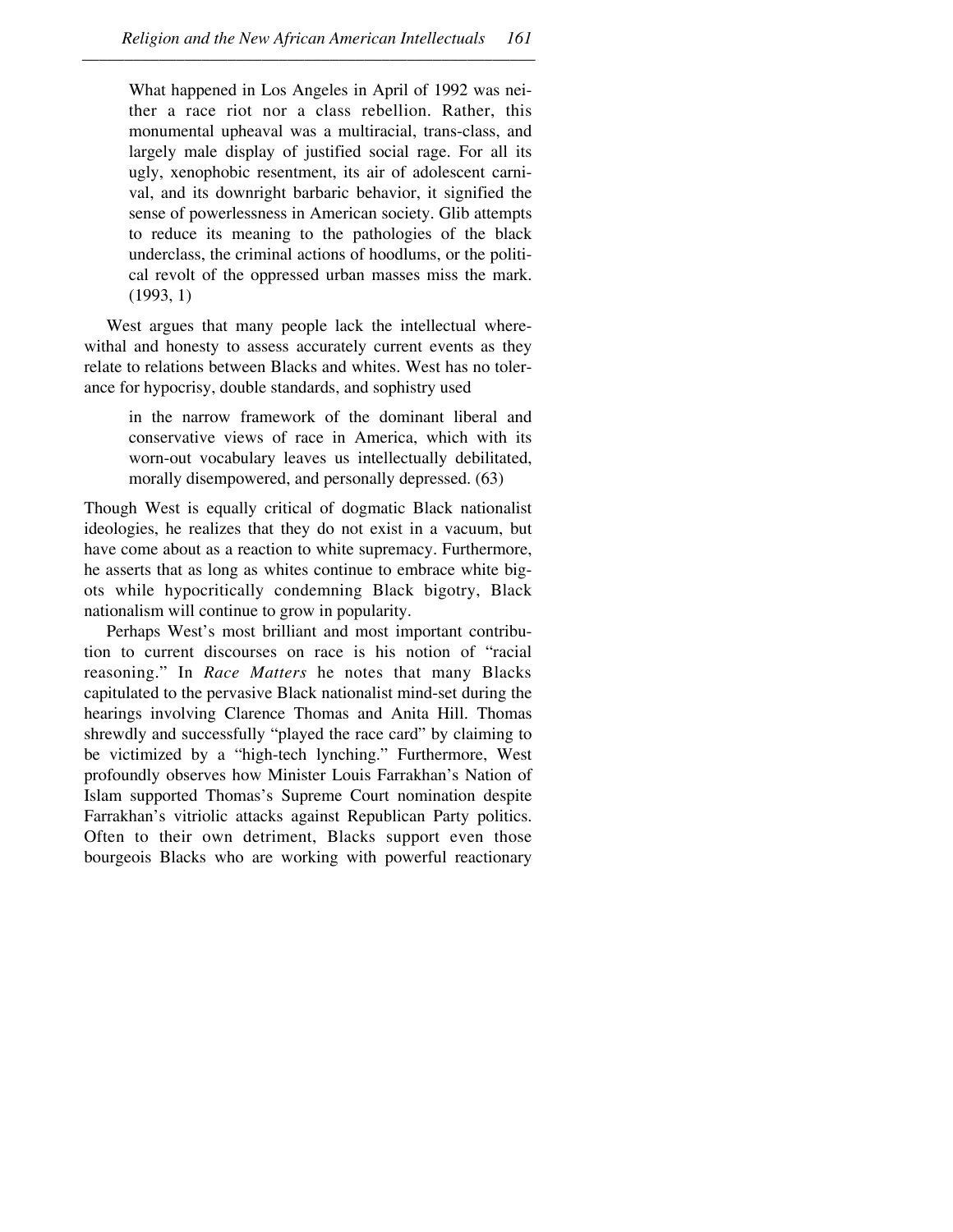whites to thwart Black progress. In the name of Black unity, even the most unsavory Black character can garner widespread support throughout the Black community. Thus, racial reasoning is not reasoning at all, but rather an appeal to raw emotion, and many Blacks place a desperate need for unity and a fear of white supremacy above high ethical principles and enlightened selfinterest. In this way, when the Nation of Islam and other authoritarian thinkers rushed to the defense of Thomas, cultural conservatism and reactionary Black nationalism converged to the detriment of Black advancement. As West eloquently writes in *Race Matters*,

In black America, cultural conservatism takes the form of an inchoate xenophobia (e.g., against whites, Jews and Asians), systemic sexism, and homophobia. Like all conservatisms rooted in a quest for order, the pervasive disorder in white, and, especially, black America fans and fuels the channeling of rage toward the most vulnerable and degraded members of the community. For white America, this means primarily scapegoating black people, women, gay men, and lesbians. For black America, this means, principally attacking black women and black gay men and lesbians. In this way black nationalist and black male-centered claims to black authenticity reinforce black cultural conservatism. (1993, 27)

Rather than having a clear moral vision and a serious commitment to a single standard of social, political, and economic justice, those who indulge in racial reasoning exacerbate tensions that have long existed among various segments of the U.S. population. West, on the other hand, advocates ideals like those embraced by Myles Horton, Ella Baker, Emma Goldman, Wendell Phillips, Sojourner Truth, A. Philip Randolph, Martin Luther King Jr., "and many anonymous others who championed the struggle for freedom and justice in a prophetic framework of moral reasoning" (1993, 32).

West has attracted the interest of secular humanists as well as religionists because of his attempts to link what he considers to be the best of secular thought with the best of traditional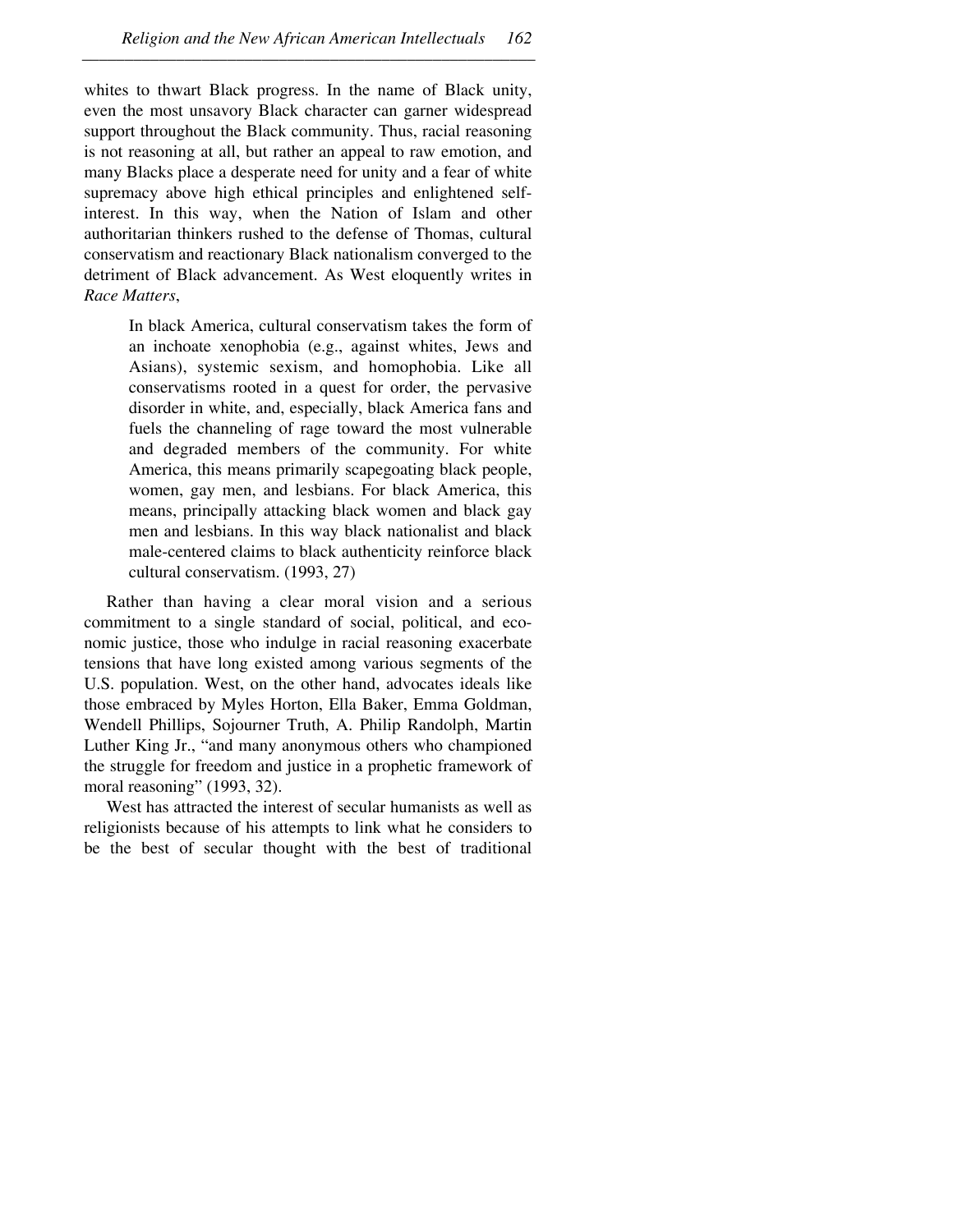religious thought. At times West sounds remarkably profound. In the introduction to his 1988 book *Prophetic Fragments*, he writes:

–––––––––––––––––––––––––––––––––––––––––––––––––––––

It is no accident that the moralistic, anti-intellectualistic forms of American religion thoroughly trash modernity and secularity yet revel in the wonders of technology and the comfortable living of modern prosperity. This flagrant hypocrisy . . . is overcome only when one adopts a principled prophetism; that is, a prophetic religion that incorporates the best of modernity and secularity (tolerance, fallibilism, criticism), yet brings prophetic critique to bear upon the idols of modernity and secularity (science, technology, and wealth). (x)

Indeed, West has been strongly influenced by such secular thinkers and groups as Karl Marx, John Dewey, C. L. R. James, and the Black Panthers. Yet many are skeptical of attempts to mix secular thought with religion, contending that the two are diametrically opposed. Right-wing religionists-a frequent target of West and secularists-often make the charge that Dewey and other secularists were responsible for the deterioration of public schools. Moreover, many right-wing religionists blame all of society's ills on modernity and secularism. Conversely, many scientists and secular philosophers feel threatened by what they view as misology, intolerance, irrationality, and antiscientific bias emanating from many religionists who experience an existential vacuum as the rapid spread of information challenges, upsets, and contradicts their worldview.

As a result of trying to reconcile such conflicting viewpoints, West experiences much conceptual confusion and cognitive dissonance. While he sees much of value in modernity and secular thought, he writes disparagingly of "humanists" and "humanistic scholarship." And in "The Dilemma of the Black Intellectual," reprinted in *Breaking Bread*, he relates:

My own Christian skepticism regarding human totalistic schemes for change chasten my deep socialistic sentiments regarding radically democratic and libertarian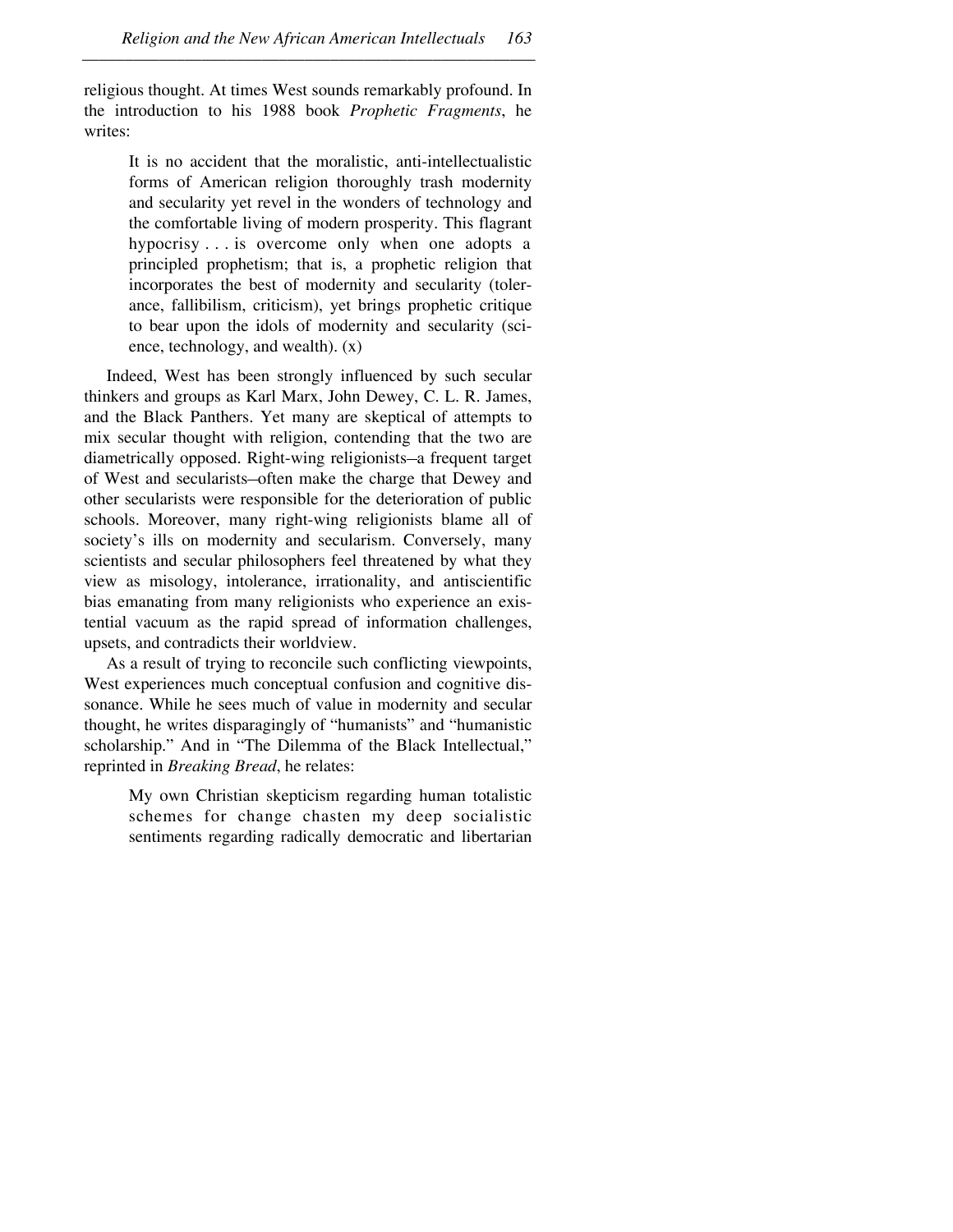socio-economic and cultural arrangements. (Hooks and West 1991, 137)

This is quite a predicament in which the socialist-turnedsocial-democrat West finds himself. He seems to have forced himself into an intellectual cul-de-sac. Yet he writes in *Prophesy Deliverance: An Afro-American Revolutionary Christianity*, "I believe the alliance of prophetic Christianity and progressive Marxism provides a last humane hope for humankind" (1982, 95).

Although West, like many other Black progressive religious intellectuals, frequently uses biblical imagery and symbolism to make a point, he rarely quotes from the Bible. He wisely observes that spiritual rhetorical devices reach the masses more effectively than does the dry prose that is often found among the secular Left. West seems to be influenced not so much by "sacred" texts as by the Black prophetic tradition and its historical role in the quest for Black liberation. Black progressive religious intellectuals are not likely to be visibly disturbed by the numerous atrocities, absurdities, contradictions, and inconsistencies in their religious texts-if they acknowledge these problems at all. Nor are they likely to be bothered by biblical passages that run counter to their progressive worldview, e.g., Romans 13:1–2, which reads:

Let every person be in subjection to the authorities. For there is no authority except from God, and those which exist are established by God. Therefore he who resists authority has opposed the ordinance of God; and they who have opposed will receive condemnation upon themselves.

The progressive Black religious intellectual would probably respond to this passage with a contradictory passage that could be used to advance progressive notions—while ignoring the fact that a contradiction exists or simply pretend that a disagreeable passage was merely ripped from its proper biblical and historical contexts. Thus the success and influence of progressive Black religious intellectuals depend ironically, to a very large extent, on the biblical illiteracy of those to whom their message is directed. The progressive Black religious intellectual delivers a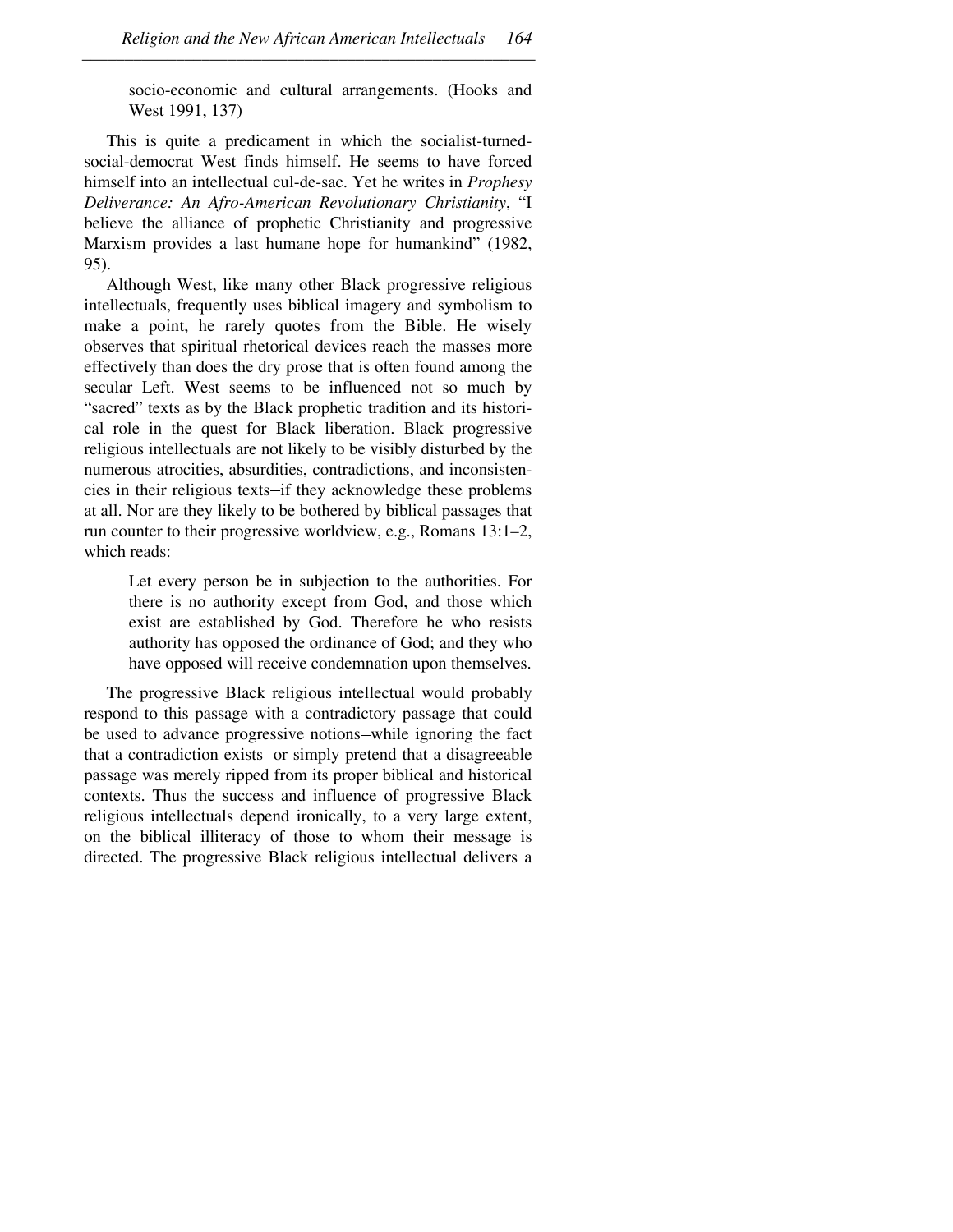message of hope, liberation, and human redemption that is often at odds with many biblical passages, a fact that conservative religionists eagerly and inconveniently acknowledge.

–––––––––––––––––––––––––––––––––––––––––––––––––––––

The progressive approach to spirituality is aptly and succinctly expressed by the Reverend Cecil Williams, a beloved progressive clergyman from the Glide Memorial Church in San Francisco, during an interview with *Psychology Today*:

> The important thing is that people wrote [great poetry in the Old Testament and the New Testament]. Those were inspirational stories and you['ve] got to see them that way. If you don't you'll get in trouble. So I'm not going to spend time trying to find out whether or not Mary was a virgin. What do I care about Mary being a virgin? (1995, 28)

It is clear from this passage that Williams is now downplaying the importance of religious dogma in his progressive worldview. Indeed, not only is it unimportant to make a literal belief in religious miracles central to progressive politics, but the acceptance of such beliefs could be very problematic, perhaps even detrimental to progressive causes.

But despite the many theoretical problems one encounters with progressive religious Black intellectuals, they can point with pride to some successes that have come from the prophetic tradition. David Walker, Nat Turner, Ella Baker, Martin Luther King Jr., and many others were a part of this tradition, and many positive reforms have come about as a result of their ideas and activism. And it is likely that the prophetic tradition will be an integral part of the Black experience for years to come.

But there is much more to Black religious intellectual life than progressive theory and politics. Many religious Black intellectuals believe that God is conservative or moderate. Two of the leading Black conservative religious intellectuals are Glenn C. Loury, University Professor (a rank of distinction) and professor of economics at Boston University, and Stephen L. Carter, William Nelson Cromwell Professor of Law at Yale University.

Aside from a strong emphasis on spirituality, Black religious conservatives do not differ much from their secular counterparts.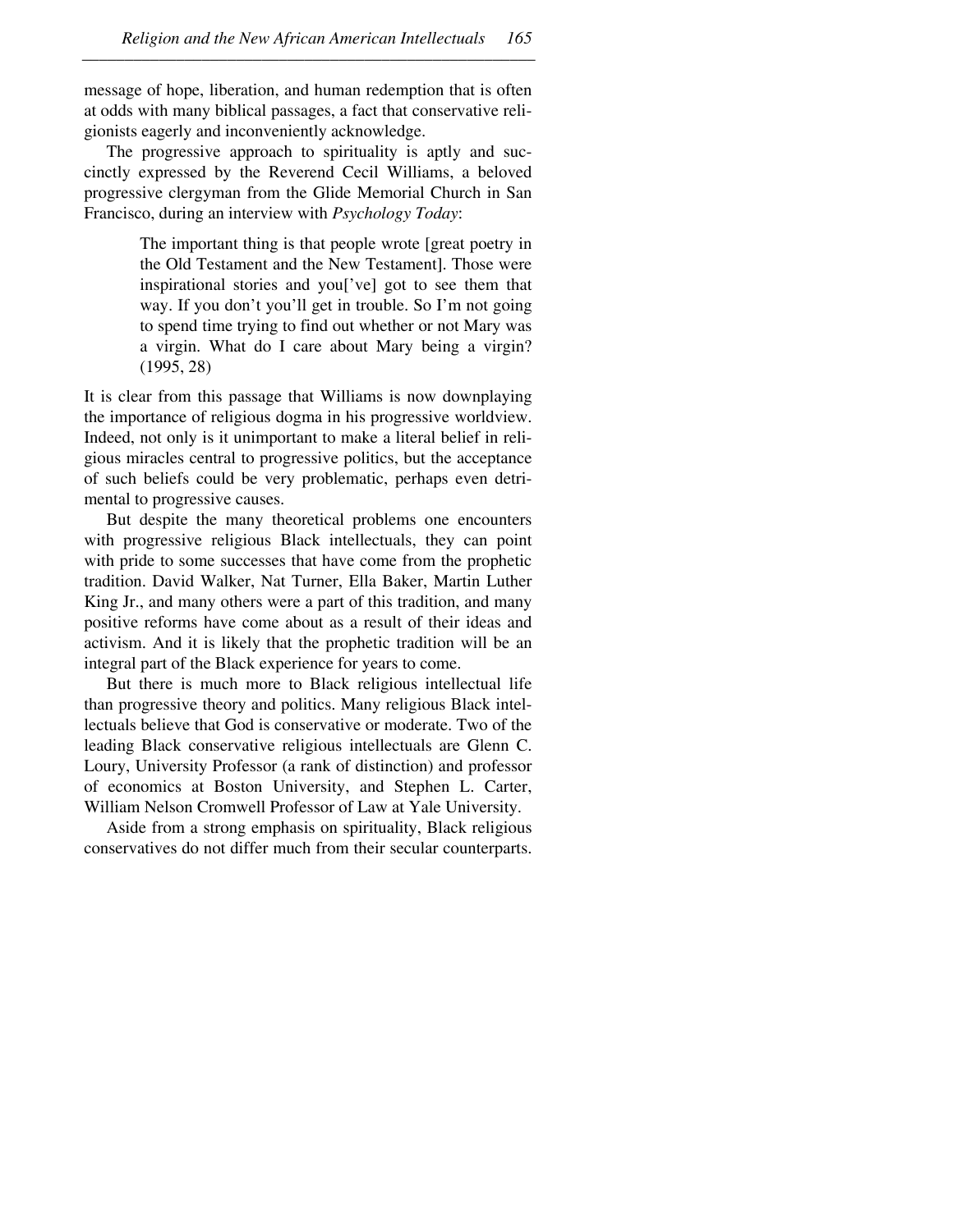Generally, Black conservatives favor self-help, school prayer, business development, high military spending, "traditional family values," tuition tax credits for private schools, an end to race-based quotas and affirmative action, a limited (or abolished) role for government in the elimination of problems afflicting the poor, including "an end to welfare as we know it," etc.

–––––––––––––––––––––––––––––––––––––––––––––––––––––

Though the Black religious intellectuals of both the Left and the Right are mostly Christians, their faith in the same omniscient, perfectly benevolent God has brought them neither unity nor unanimity in their endless quest for Black liberation. Most Black religious intellectuals of the Left strongly opposed Clarence Thomas's nomination, appointment, and decisions as a Supreme Court justice. But not only has Thomas won the support of Black conservatives, he is convinced that he is on a mission for God. According to *Jet* magazine, Thomas told his close friend Armstrong Williams that "God's law" led him to rule against affirmative action, asserting that affirmative action amounts to "hatred," "racism," and "revenge" against whites. He told Williams that "Jesus said 'Sin no more!' That is what I have to do" (1995, 8). Thomas gained support from Minister Farrakhan-whom, like Malcolm X, Thomas admires, as do most Black conservatives.

Conversely, most religious Blacks on the Left believe that Thomas represents ungodly interests, or at least interests that are not conducive to Black liberation. Reverend Wyatt Tee Walker, Reverend Al Sharpton, and other religious leaders held a prayer vigil on 12 September 1995 in front of Thomas's home to protest Thomas's opposition to affirmative action. Sharpton said that Thomas's views were not consistent with Christ's concern for the poor and downtrodden.

Black progressive religious intellectuals have strongly criticized Black conservatives. According to West, Black conservatives are driven largely by the desire to be accepted by their white middle-class peers. But ironically, West argues, affirmative action policies were put in place in response to the refusal of many white Americans to judge Blacks by the content of their character. West states that Black conservatives assume that many white Americans will deal with Blacks on the basis of merit, a view not shared by most Blacks. West writes: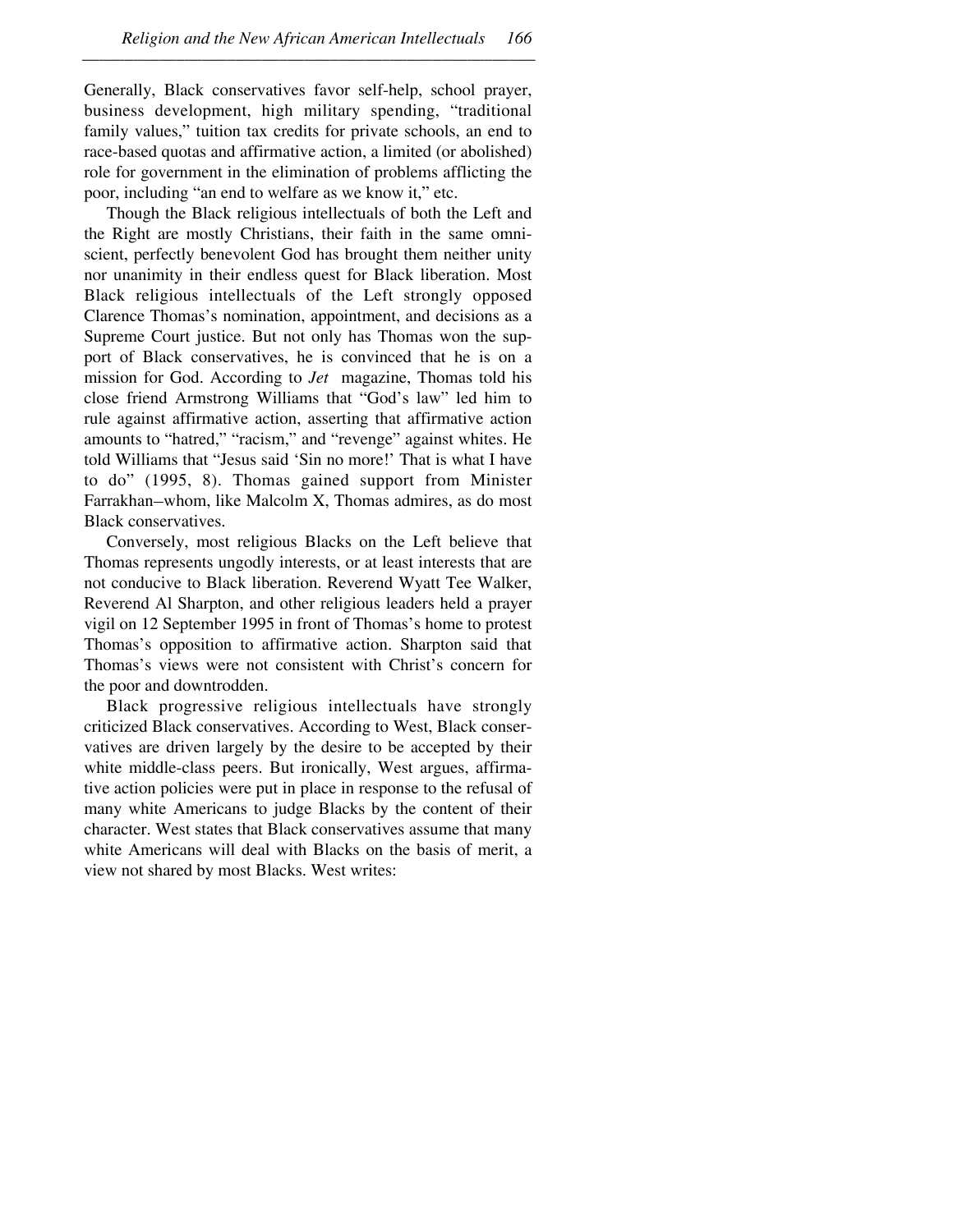The pertinent question is never "merit vs. race" regarding black employment but rather merit and race-bias against blacks OR merit and race-bias with consideration for blacks. Within the practical world of U.S. employment practices, the new black conservative rhetoric about racefree meritorious criteri[a] (usually coupled with a dismantling enforcement mechanism) does no more than justify actual practices of racial discrimination against blacks. And their claims about self-respect should not obscure this fact. Nor should such claims be separated from the normal self-doubts, insecurities, and anxieties of new arrivals in the American middle class. It is worth noting that most of the new black conservatives are first-generation middleclass persons-offering themselves as examples of how well the system works for those willing to sacrifice and work hard. Yet, in familiar American fashion, genuine white peer acceptance still seems to escape them. And their conservatism still fails to provide this human acceptance. In this way, white racism still operates against them. (1988, 57)

Indeed, Stephen Carter-an Episcopalian who identifies himself as a liberal-has written about his need for white approval in his *Reflections of an Affirmative Action Baby* (1991), as has Black conservative Shelby Steele in his collection of essays titled *The Content of Our Character* (1990). But as West correctly points out, Black conservatives have yet to be accepted by their white counterparts, many of whom are staunch racists.

Religious conservative Dinesh D'Souza, a thirty-three-year old immigrant from India, is one of many non-Black conservatives who believe that most Blacks simply cannot compete effectively with whites and have not earned the right to be respected by whites. In an article in the *American Spectator* entitled "Black America's Moment of Truth," adapted from his controversial book titled *The End of Racism*, D'Souza writes about the rage felt by many middle-class Blacks who believe that they have not been judged by the content of their character:

This rage is not so difficult to comprehend. It represents post-affirmative action angst, the frustration of pursuing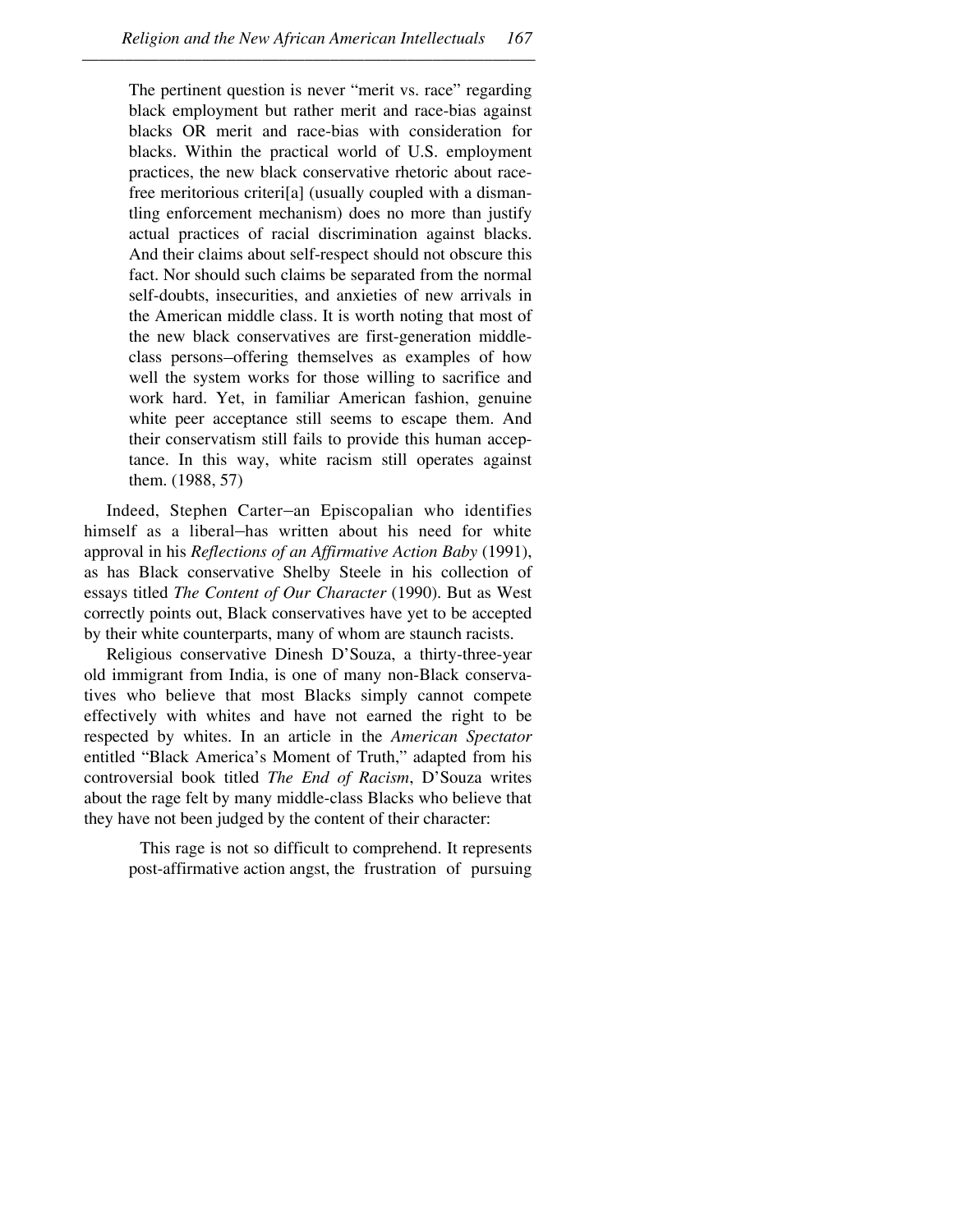unearned privileges and then bristling when they do not bring something that has to be earned—the respect of one's peers. (38)

It is sad-indeed pathetic-that many Black conservatives crave acceptance from whites and other non-Blacks who apparently despise them. Many white conservatives have consistently and openly expressed the idea that Blacks are inherently inferior to whites. White conservatives Richard J. Herrnstein and Charles Murray delivered the most provocative attack in the name of science with the publication of their book *The Bell Curve* (1994). Although most Black conservatives rejected the Herrnstein-Murray thesis, no righteous indignation was expressed by most Black conservatives, many of whom include Murray among their friends or associates. Although Black conservative Thomas Sowell took exception to the authors' contention that whites are genetically superior to Blacks in intelligence, he defended much of the authors' work in an *American Spectator* review, excoriating its "more shrill critics," and arguing that *The Bell Curve* deserves critical attention, not public smearing" (1995a, 36).

Similarly, the publication of *The End of Racism* embarrassed many Black conservatives. According to a story by Gary Fields in *USA Today*:

*The End of Racism* maintains that slavery was not racist, segregation was designed to protect blacks, that the civil rights movement was not a triumph of justice and that many people are racist for good reason. (1975)

Black conservatives Robert Woodson and Glenn Loury-a Black religious conservative who disapproved of *The Bell Curve*-resigned from the American Enterprise Institute where D'Souza works as a resident scholar. Woodson declared in *Jet* magazine that "Dinesh D'Souza is the Mark Fuhrman of public policy" (1995, 15). And although Black religious conservative Armstrong Williams is quoted in the *USA Today* story as calling D'Souza "brilliant, earnest and sincere," he was pained by D'Souza's ideas, and said the book "didn't end racism.... It's going to inflame and give ammunition to racists" (Fields 1975). Thomas Sowell-a secular thinker-was one of the few Black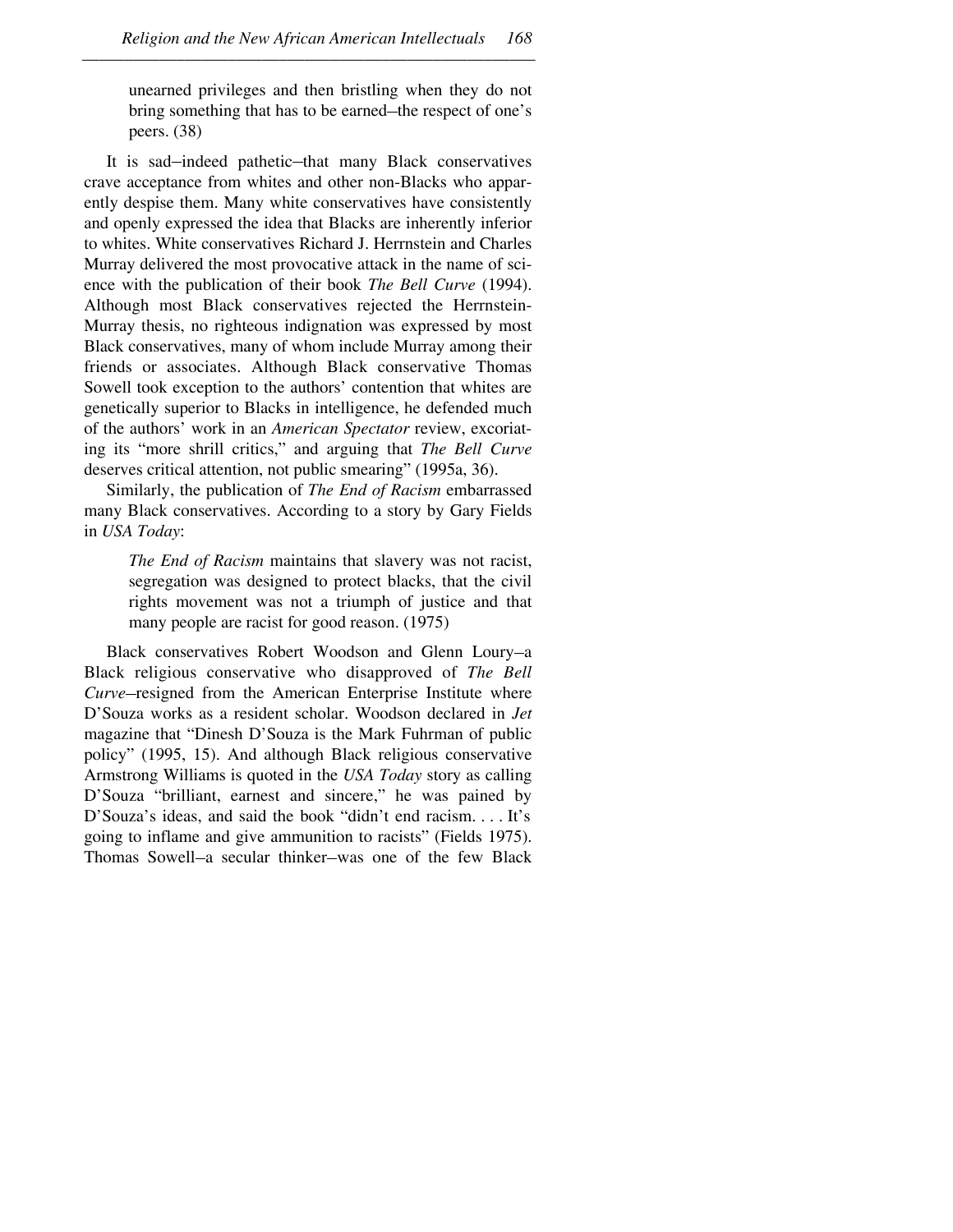conservatives to publicly defend D'Souza.

Surprisingly, most Black religious intellectuals have not relied upon religious rhetoric to argue against the current stream of racist scholarship. One would expect Black religionists to promote the idea of a perfectly loving God in whose image all human beings were created, with divine favoritism shown toward no particular "race." But most Black religious intellectuals who combat today's racist scholarship do so with modern methods of argumentation, drawing upon the social sciences, biology, modern philosophy, and so forth. It seems that a theocentric perspective does not have much credibility with either opponents or proponents of racist theories advanced under the banner of science.

Conversely, bigotry in the name of religion has been repeatedly and effectively discredited by secular scientists, historians, philosophers, and others. While secular thinkers are not dependent upon religious beliefs, religious intellectuals are obviously dependent upon secular thought to combat racism in today's world.

Religious Black conservatives have been influenced by the much-ballyhooed Protestant work ethic and the white Religious Right to the extent that some of them practically deny the existence of white supremacy or downplay its impact on society. They are obsessed with eradicating Black pathologies and lay most of the blame for these problems at the feet of liberals and big government.

Many Black religious intellectuals of both the Left and the Right have something in common-an interest in furthering the legacy of Malcolm X and claiming him as one of their own. Malcolm's conservative admirers view him as a sort of Horatio Alger from the 'hood, who, through patience, dedication, hard work, self-control, self-reliance, good study habits, and piety, became one of the great success stories in African American history. He advocated the establishment and patronage of Black businesses; abstinence from alcohol, tobacco, and illicit drugs; and sexual abstinence before marriage and marital fidelity afterward. And like Black conservatives, he was not reluctant to acknowledge that many Blacks contribute to their own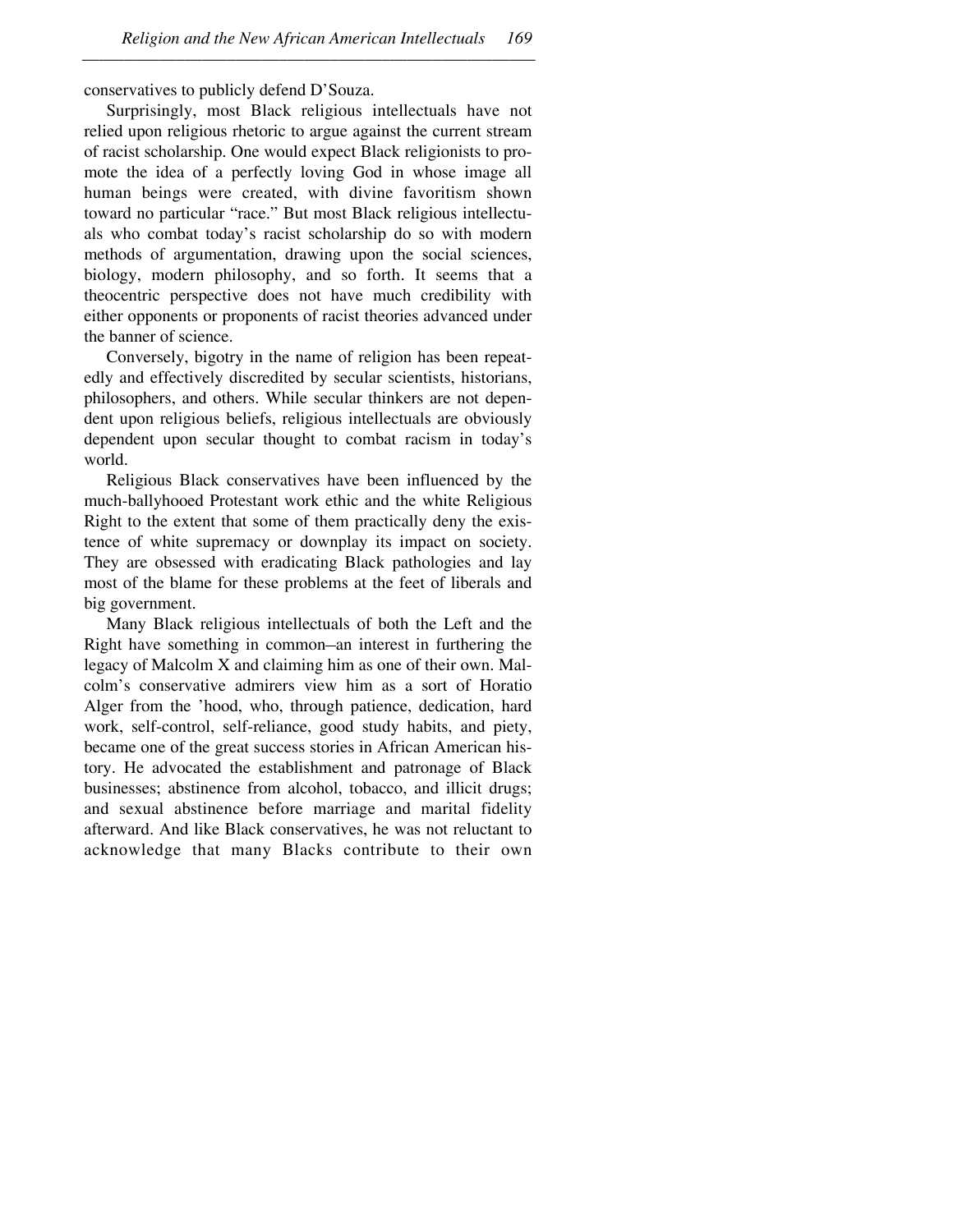oppression and that they are often apathetic to their own plight. He advocated enlightened self-interest but also maintained that Black resistance to white supremacy was too weak.

–––––––––––––––––––––––––––––––––––––––––––––––––––––

To many Black religious progressives, Malcolm was the living embodiment of strong Black resistance to white supremacy. He was a fiery orator who learned to direct his well-focused rage at richly deserving targets (e.g, warmongers, white supremacists, U.S. imperialism, hypocritical politicians, corrupt police officials.) He came to realize that people were divided by class throughout the world, and he was very sympathetic to socialism, deploring the fact that much of the world's wealth was concentrated in the hands of a few wealthy elites. He began to support many class struggles throughout the world, transcending the very narrow Black nationalism he once advocated.

Michael Eric Dyson, Director of the Institute of African American Research and Professor of Communications Studies at the University of North Carolina, is another Black progressive redline intellectual who has much in common with Cornel West. *The Chronicle of Higher Education* has called Dyson "one of America's leading public intellectuals." He, like West, has appeared on "Our Voices," a talk show on Black Entertainment Television hosted by Bev Smith. He has also appeared on a PBS presentation on Richard Wright. His writings have appeared in *Vibe*, *Emerge*, the *Nation*, and *Rolling Stone* magazines, as well as in the *New York Times* and *Washington Post*. His books include *Reflecting Black: African-American Cultural Criticism* (1993), *Making Malcolm: The Myth and Meaning of Malcolm X* (1995), and *Between God and Gangsta Rap* (1996). On the jacket of *Making Malcolm*, West calls the book "the most sophisticated and accessible analysis of Malcolm we have." Indeed, *Making Malcolm* is an excellent example of what West and Hooks call Black critical thinking.

Dyson, an ordained Baptist minister, demonstrates profoundly that Malcolm's worldview was complex and always changing, and that Malcolm cannot be pigeonholed easily or claimed exclusively by any one particular group. Though Malcolm has been claimed by Muslims, radicals, liberals,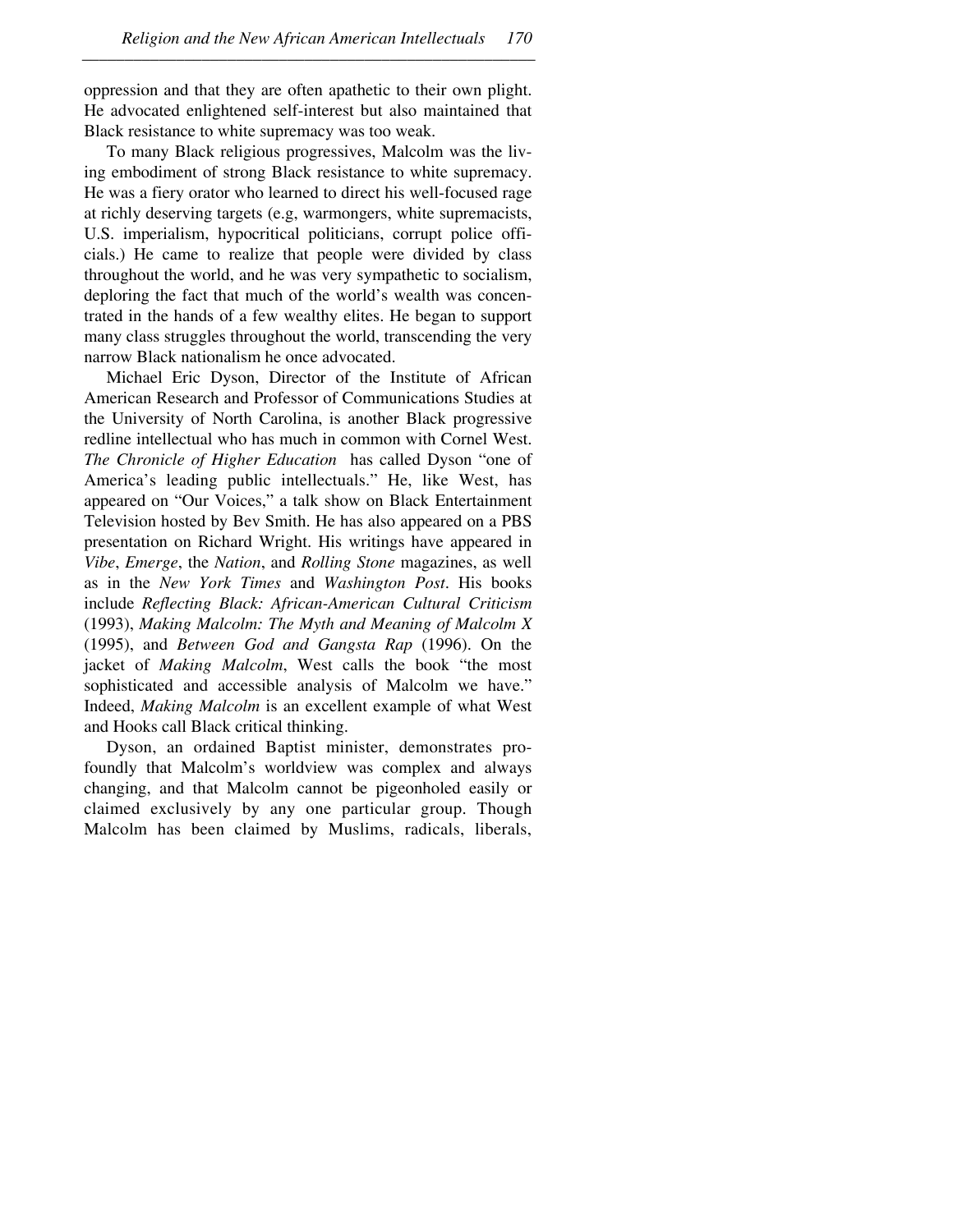humanists, socialists, Afrocentrists, progressives, Black conservatives, reactionary Black nationalists, and others, Dyson writes:

–––––––––––––––––––––––––––––––––––––––––––––––––––––

Malcolm was indeed improvising from the chords of an expanded black nationalist rhetoric and an embryonic socialist criticism of capitalist civilization.... Although Malcolm consistently denounced capitalism, he did not live long enough to embrace socialism. (1995, 71–2)

Unlike Malcolm's more obsequious admirers and followers. Dyson is not reluctant to identify Malcolm's weaknesses and blind spots, and is especially trenchant in his criticism of Malcolm's misogyny:

Unfortunately, as was the case with most of his black nationalist compatriots and civil rights advocates, Malcolm cast black liberation in terms of masculine selfrealization. Malcolm's zealous trumpeting of the social costs of black male cultural emasculation went hand in hand with his often aggressive, occasionally vicious, put downs of black women. These slights of black women reflected the demonology of the Nation of Islam, which not only viewed racism as an ill from outside its group, but argued that women were a lethal source of deception and seduction from within. Hence, Nation of Islam women were virtually desexualized through "modest" dress, kept under the strict supervision of men, and relegated to the background while their men took center stage. Such beliefs reinforced the already inferior position of black women in black culture. These views, ironically, placed Malcolm and the Nation of Islam squarely within the misogynist traditions of white and black Christianity. It is this aspect, especially, of Malcolm's public ministry that has been adopted by contemporary black urban youth, including rappers and filmmakers. Although Malcolm would near the end of his life renounce his sometimes vitriolic denunciations of black women, his contemporary followers have not often followed suit. (1995, 10–1)

More importantly, Dyson acknowledges Malcolm's penchant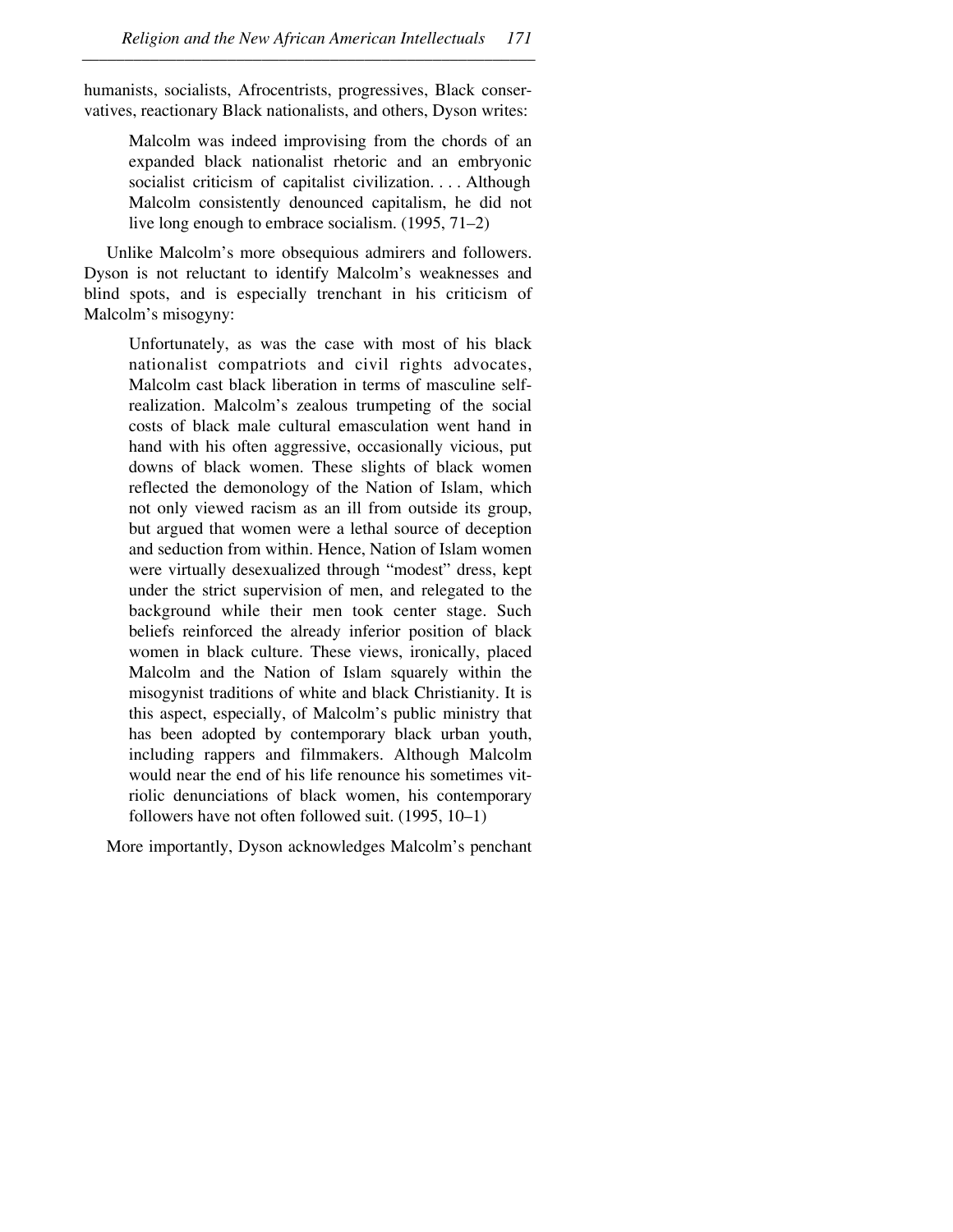for self-criticism and his honest search for truth. In Malcolm's words:

–––––––––––––––––––––––––––––––––––––––––––––––––––––

Until our people are able to... analyze ourselves and discover our own liabilities as well as our assets, we never will be able to win any struggle that we become involved in. As long as the black community and the leaders of the black community are afraid of criticism and want to classify all criticism, collective criticism, as a stereotype, no one will ever be able to pull our coat. (1995, 36)

In his last days, Malcolm admitted that he and other Black nationalists were dogmatic in many ways, including their blanket condemnation and demonization of whites, and he apologized for his naïveté. Malcolm, who once paraphrased a passage from the Qur'an (Koran) when he stated that "the closest thing to a woman is a devil," later spoke in favor of equality for women (Dyson 1995, 97). He was willing to concede that good points were sometimes made by those with whom he disagreed, and he no longer made allegiance to his evolving Black nationalist worldview the major criterion for determining Black loyalty and authenticity. He advocated and consistently practiced critical thinking, deeming it essential in bringing about Black liberation.

But remarkably, Malcolm never lost his well-articulated rage or his ability to connect with the ghetto masses. In his last days, "he learned, finally, to make his rage work for the best interests of black folk" (Dyson 1995, 176). Most people, however, seem unable or unwilling to distinguish between justifiable rage and senseless hatemongering. As Dyson wisely observes:

Since Malcolm's death in 1965, black Americans have witnessed the arrival of pretenders and wannabes to his throne of rage. There have been many lesser incarnations of Malcolm's prophetic spirit and rhetorical passion, men and women who believed that all that was in Malcolm's bag of tricks was loud speech and hateful harangue. (Khal[l]id Abdul Muhammad's ad hominem attacks on black leaders and Jews is only the most recent example). (176)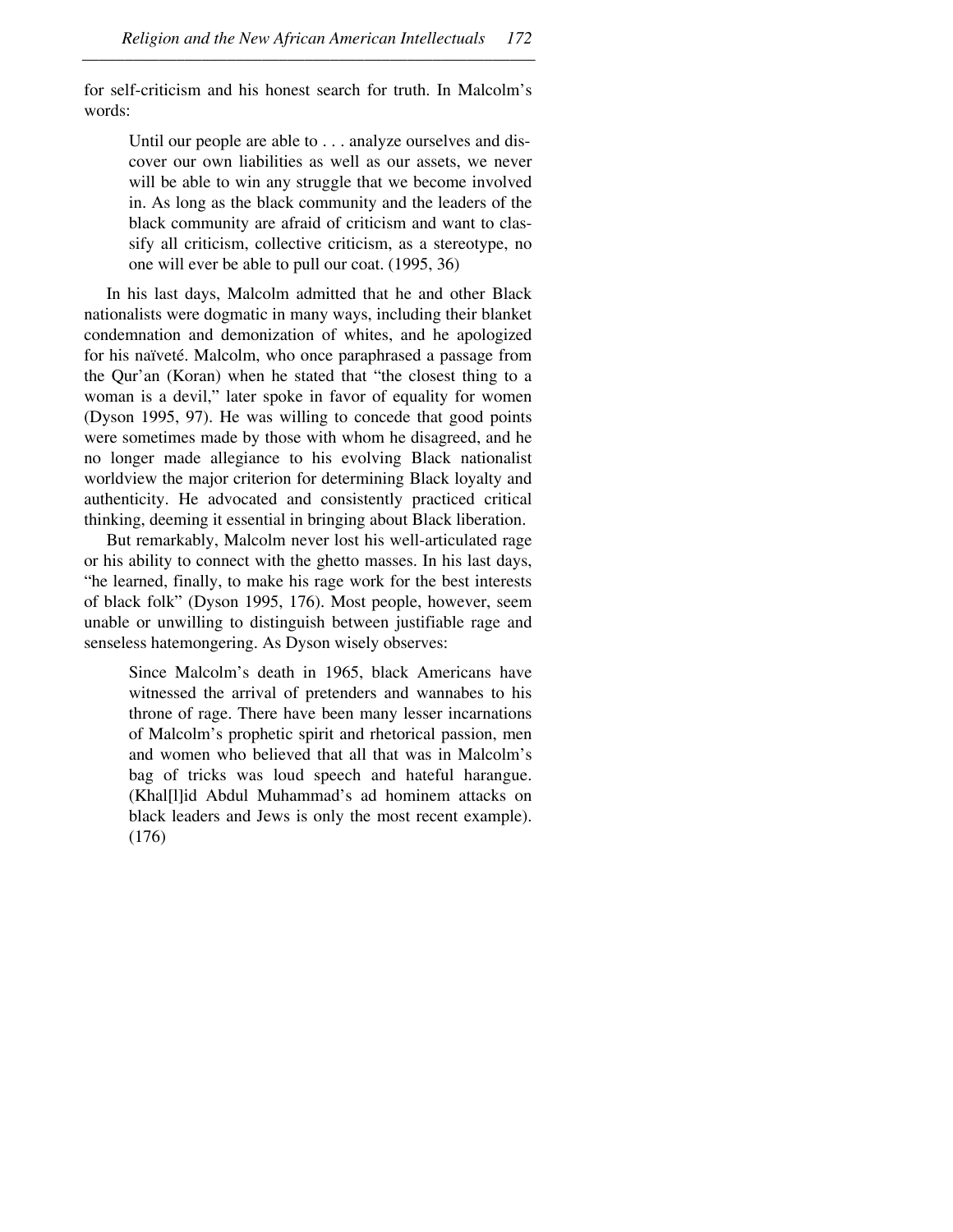It is this kind of "charismatic but corrupt leadership" that resonates so loudly among many Blacks today (176). While reactionary Black nationalists like those of the Nation of Islam have advocated self-help, Black pride, Black unity, personal responsibility, economic development, and abstinence from drugs, they have also fostered sexism, intolerance, pseudoscience, homophobia, xenophobia, irrationality, antiwhite and anti-Jewish bigotry, dogmatic historical revisionism, Black-on-Black violence (including the assassination of Malcolm X) and a host of other evils-all in the name of Black liberation, of course. Many Blacks, however, have become so cynical and disillusioned that they are easy marks for charismatic leaders who are full of hope, bluster, big promises, macho posturing, and hate disguised as courage and an undying love for Black people.

Ironically, despite the continuing quest for freedom, justice, and equality for Blacks, some major schools of Black activism and intellectualism have often blindly accepted reactionary elements without challenge. Examples include the Universal Negro Improvement Association under Marcus Garvey, Maulana Karengga's United Slaves organization, and narrow forms of Afrocentrism. It seems to take an extraordinarily honest individual with remarkably keen critical thinking skills to become the kind of person Malcolm became in his last days. And such individual fire and brilliance have never been carried to the organizational level of any major Black movement.

Dyson has the usual progressive slant on the uglier aspects of Black popular culture, e.g., "gangsta rap." While being mildly critical of the musical genre's misogyny, homophobia, glorification of murder, etc., he saves his wrath for its harsher critics. While issuing the standard defense of gangsta rap's harsh depictions of "reality" and emphasizing the importance of oral traditions in Black culture, Dyson strongly criticizes such gangsta rap critics as singer-"psychic" Dionne Warwick and C. Delores Tucker, about whom he understandably wonders:

Like most critics, Tucker and Warwick don't mention the homophobia of gangsta rap; is it because like many mainstream critics, they are not disturbed by sentiments they hold in common with gangsta rappers? (1996, 94)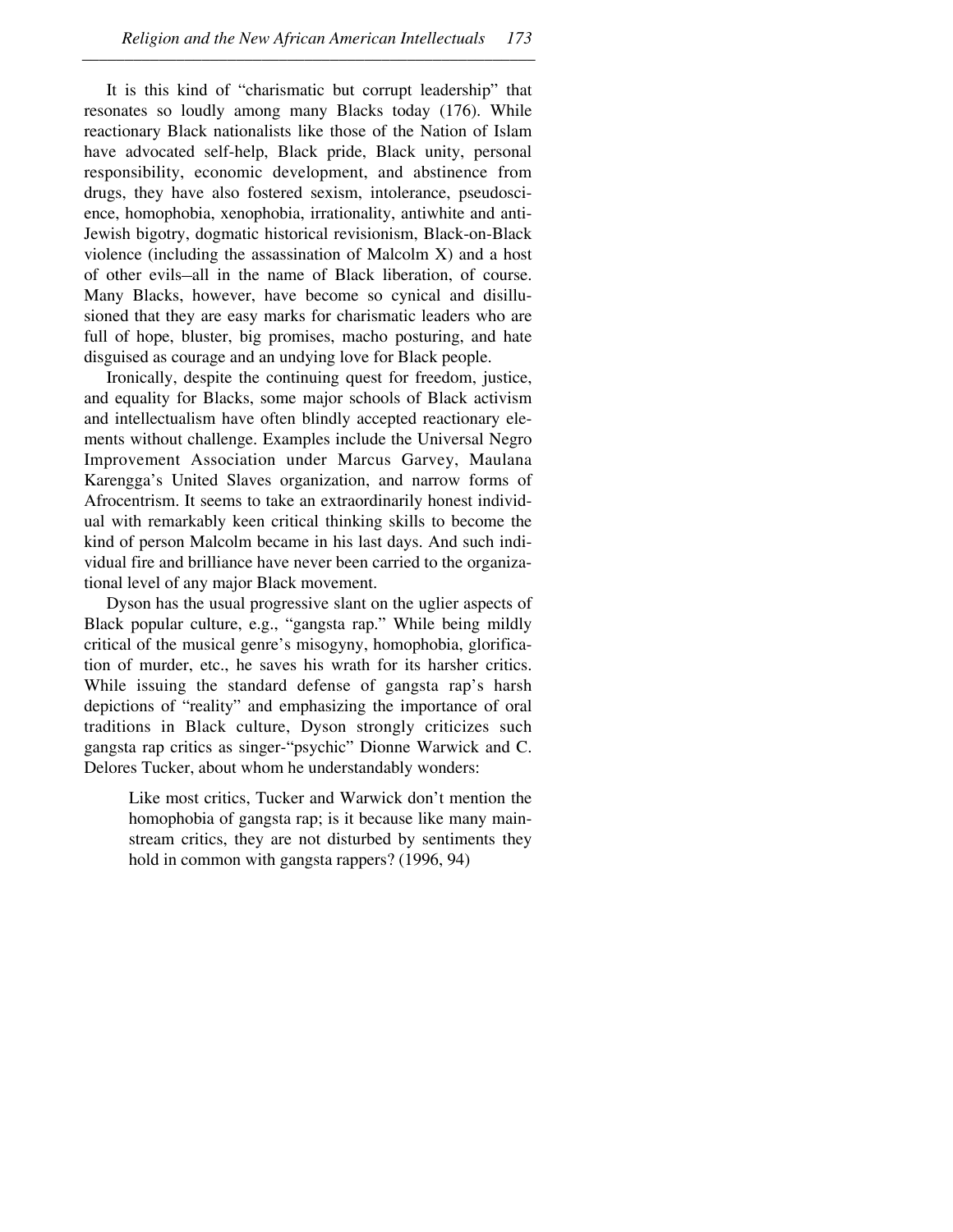But Dyson is much more forceful in his denunciations of the negative depictions of Black males in the mainstream media and among the powerful:

–––––––––––––––––––––––––––––––––––––––––––––––––––––

From the plantation to the postindustrial city, black males have been seen as brutishly behaved, morally flawed, uniquely ugly, and fatally oversexed. The creation of negative black male images through the organs of popular culture–especially in theological tracts, novels, and more recently, film and television-simply reinforced stereotypes of black males as undisciplined social pariahs, citizens of a corrupt subculture of crime, or imbeciles. Add to that the influence of scholarly portrayals of black males, particularly those contained in ethnographic studies that have both aided and undermined the cultural status of black men, and one gets a hint of the forces challenging a balanced presentation of their condition. (1996, 168–9)

Ironically, the "easy target" of gangsta rap fits neatly within this historical framework. Indeed, the most degrading and dangerous Black stereotypes ever concocted are glamorized by gangsta rappers. Alcohol abuse, drunk driving, sexual irresponsibility, gang violence, murder, illicit drug use and sales, mistreatment and degradation of women, the willful adoption of the term "nigger" as an authentic Black identity, and so forth are all glorified in gangsta rap. Moreover, gangsta rap is probably far more influential among many youths than the negative images emanating from the white mainstream media.

Unlike liberals and progressives, Malcolm directed his rage at the Blacks he loved. He held his people to very high ethical and intellectual standards and did not excuse or rationalize their faults, although he understood the root causes of those faults. This is what progressive critiques of Malcolm's thought usually-and conveniently-ignore. And this is one of the major reasons why many Black religious conservative intellectuals and reactionary Black nationalists find much of Malcolm's message so attractive. The simplistic liberal-progressive dichotomy of victim versus victimizer is both false and unrealistic. Many Blacks, like many people from all other groups, often cause and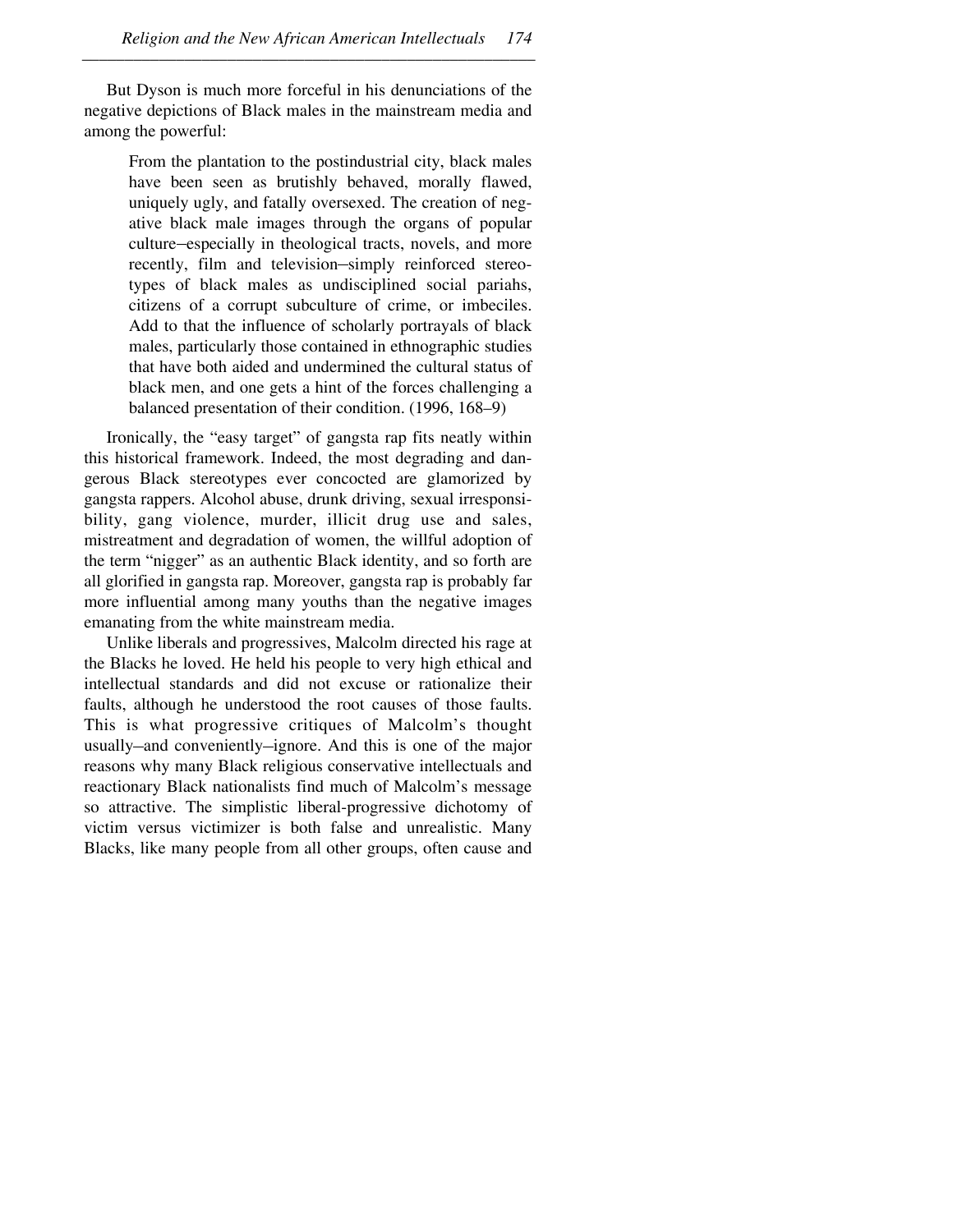exacerbate their own problems, sometimes even becoming victimizers themselves (e.g., Black-on-Black crime.) The reluctance to acknowledge this fact and to demand individual accountability makes it more difficult to understand the complexity of problems afflicting people of African descent.

–––––––––––––––––––––––––––––––––––––––––––––––––––––

Indeed, increasing numbers of progressives have come to realize this unpopular truth. As West rightly notes:

The notion that racial discrimination is the sole cause of the prevailing predicament of the black working poor and underclass is specious. . . . White racism indeed is pernicious and potent-yet it cannot fully explain the socioeconomic position of the majority of Black Americans. (1988, 59)

Sociologist Orlando Patterson, Washington Congressional delegate Eleanor Holmes Norton, sociologist William Julius Wilson, Manning Marable, and many others have expressed similar views. But they have been attacked by progressives for "blaming the victim."

In part two of a brilliant article on Farrakhan in the *Nation,* Adolph Reed accused such thinkers of "spreading pathology among the poor" (1991, 90). And writer Joe Wood stated in the *Village Voice,* "The 'responsibility' rap pushes Black politics into a hopeless discussion about the morality of black people and dodge[s] real issues black folk want sorted out" (1994, 26).

Similarly, many of those rappers who have positive messages of self-help in their music have been attacked by progressives. For example, in the late 1980s when East Coast rappers released the hit "Self-destruction," they were criticized by some progressives for having the audacity to demand that Blacks take it upon themselves to stop Black-on-Black violence. Moreover, they were accused of not being sufficiently critical of classism and the many factors circumscribing such behavior.

It is curious that progressives never suggest that Malcolm was ever guilty of blaming the victim, although he raised the same issues being raised by today's alleged victim-blamers. This classic either-or logical fallacy that we are all either victims or victimizers must be combated by thinkers from all backgrounds. To suggest that Blacks are incapable of significantly improving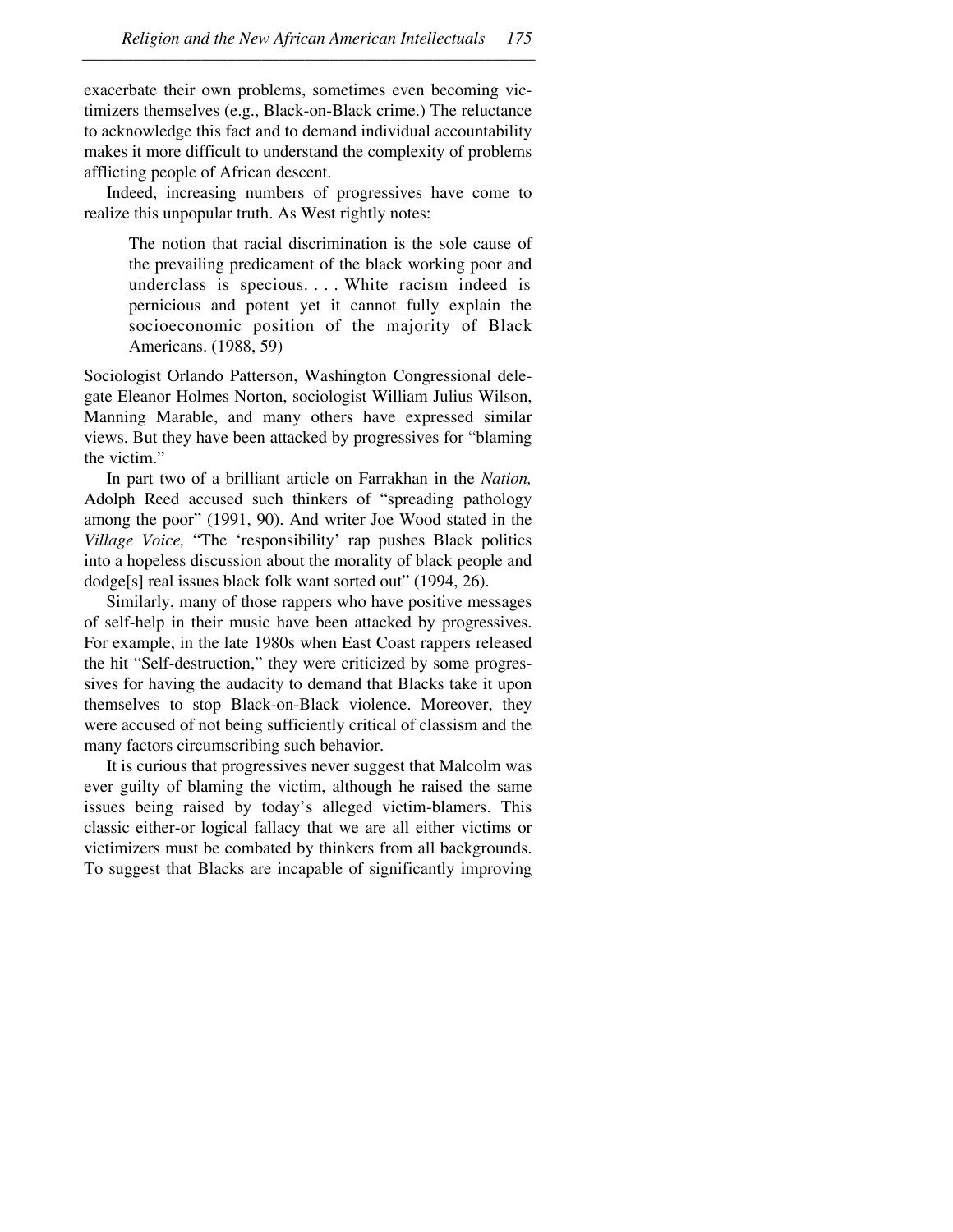their plight is insulting and self-defeating. Simply because selfhelp messages mesh neatly with right-wing rhetoric does not mean that those messages are worthless, or that the messengers are attempting to scapegoat or demonize Black people. It is this kind of fear of self-examination and self-criticism that Malcolm spent so much time battling during his last days. Simply ignoring uncomfortable and inconvenient truths will not make them go away.

–––––––––––––––––––––––––––––––––––––––––––––––––––––

Like West, who believes that the Black church is the only organic institution in Black America and an extremely important vehicle for Black liberation, Dyson sees a need for spirituality and secular ideals in public life. He writes:

Black religionists (Christian and Muslim) are suspicious of secular ideologies that deny the validity of religious experience. Conversely, the strength of radical democratic philosophy and practice has been its unblinking description of the ills associated with forms of thought and political practice shaped by unjust forces, some of which were maintained by religious belief. (1995, 164–5)

This seems to be the greatest challenge confronting Black religious progressives—the merging of the spiritual with the secular. But the goal continues to be elusive, and its prospects are not bright.

Many Black conservatives are grappling with the same problem, as does Stephen Carter in his book *The Culture of Disbelief: How American Law and Politics Trivialize Religious Devotion* (1993), which is a favorite among religious liberals and conservatives alike. Carter believes that religious belief and practice are unfairly excluded from public discourse, and that much of U.S. society is based on the assumption that religious devotion does not matter in determining how people should live. He argues that although religious believers constitute the vast majority of people in the United States, they are treated with contempt by the media. Religious individuals and organizations, Carter acknowledges, can be hostile, oppressive, intolerant, and tyrannical; religions as such, he maintains, particularly mainstream religions, are not so. He writes: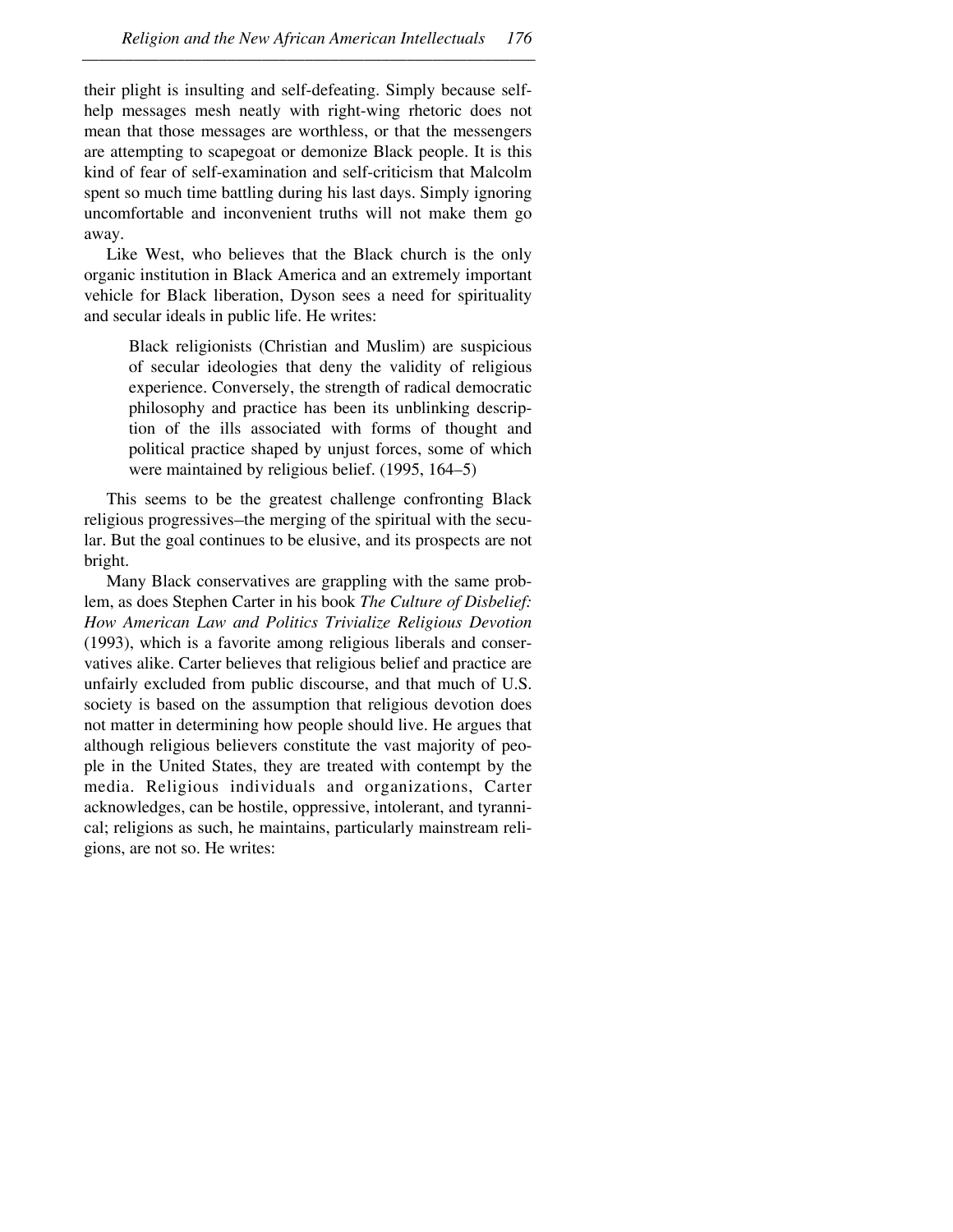To do battle against the death sentence for Salman Rushdie-to battle against the Ayatollah-one should properly fight against official censorship and intimidation, not against religion. We err when we presume that religious motives are likely to be illiberal, and we compound the error when we insist that the devout should keep their religious ideas—whether good or bad—to themselves. (1993, 10)

Like most religious intellectuals, Carter conveniently denies the fact that "sacred" texts routinely condone ignorance, dogmatism, and intolerance. In his book *Why I Am Not a Muslim*, Ibn Warraq correctly notes that after Khomeni's *Fatwa* against Rushdie, Western apologists for Islam wrote numerous books and articles demonstrating that the idea of punishing blasphemers is consistent with Qur'anic teachings (1995). Indeed, throughout history, countless millions of lives have been ruined by religious fanatics insistent upon forcing "God's will" on others. Today religious fanatics in France, Egypt, Iran, Sudan, Bosnia, Algeria, Pakistan, Saudi Arabia, the United States, and numerous other nations are accurately quoting their sacred texts as they try to force their religious worldview on as many people as possible. While Carter does not want to separate apparently benevolent ideas of religious people from their religions, he *does* want to distance ugly and disturbing religious ideas from their ultimate sources, religious texts. In this way, religious intellectuals often render themselves incapable of fully understanding and combating the problems they seek to eliminate.

Carter shoots himself in the foot when trying to defend the putative moral right of Jehovah's Witnesses to deny their children lifesaving treatment. The Witnesses believe, for example, that it is a violation of God's law to accept a blood transfusion. But the state places the child's physical welfare above the welfare of his or her supposed soul. Carter, however, makes a distinction between "factual knowledge" and "moral knowledge," between "moral truth" and "empirical truth," between statements of "fact" and statements of "value," etc. He argues that although many religious claims cannot be tested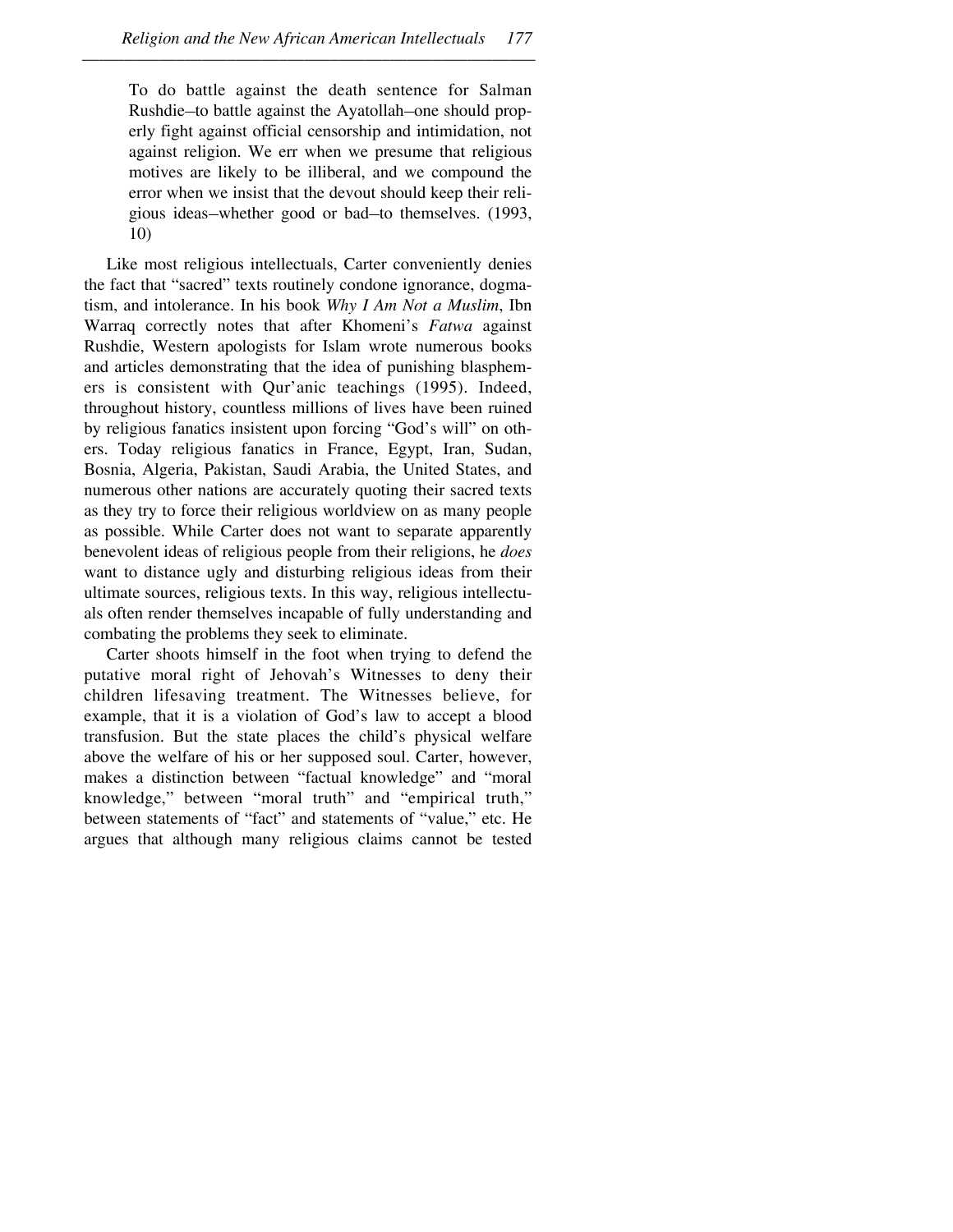against hypotheses of the natural world, they may be testable in other ways. Not surprisingly, he does not reveal exactly how this testing might be done. Still, Carter resents the fact that the claim of the Witnesses is treated by the state as though it is simply false.

–––––––––––––––––––––––––––––––––––––––––––––––––––––

Like many religious intellectuals, Carter is unable and/or unwilling to deal with ethical dilemmas, real or apparent. When a Witness's child's life is on the line, he gives no compelling reasons why faith in an afterlife should have greater importance than saving and improving the individual's life on earth. Would not the parents of the child in a very real sense be "playing God" by withholding lifesaving medical treatment? And should not human beings take into consideration the probability and improbability of the truth of religious claims? Should the parents' freedom of religion mean the "freedom" to force religious views on their children that will harm or kill those children in this world? And most important, there is a real possibility that the children might grow up to leave their religion altogether, i.e., to convert, or, God forbid, embrace atheism. Should the state assume that such would not or could not be the case? Should the children be denied life, liberty, and the pursuit of happiness because their parents deem it spiritually correct? Should there be any limits imposed by the state upon religious believers? For example, what if a new religion arises in which human sacrifices are required? And if it is wrong to sacrifice human beings, why is it not wrong for Jehovah's Witnesses to sacrifice their children by denying them lifesaving medical treatment? Should there be no limit to what the state allows in the name of God or gods?

Atheist writer Greg Erwin profoundly demonstrates the absurdity of state laws that allow parents to rely solely on "spiritual treatment" for their children:

If an atheist were to refuse to provide insulin for a diabetic child, it would be a crime. If a Christian Scientist does the same, it is an expression of faith. How can a failure to provide modern medical treatment for a sick child be anything but a failure to provide adequate care? (1995, 3)

Carter writes: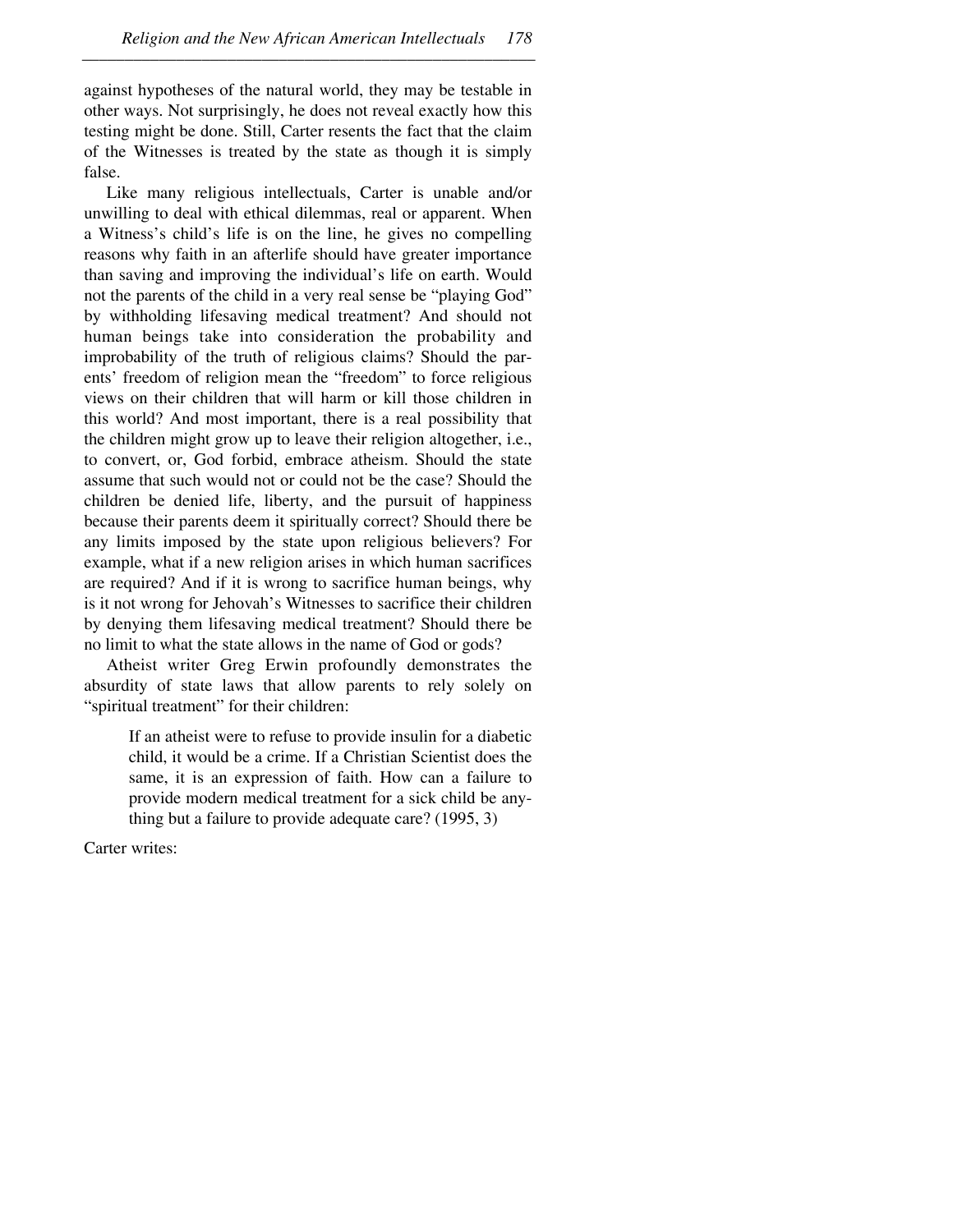I strongly defend the separation of church and state, but insist that it is possible to maintain that crucial separation while treating religious beliefs with respect, and treating religious believers as something other than irrational. (1993, 16)

While this is certainly possible, polemical attacks against religion have, ironically, contributed greatly to freedom of religion and freedom from religion, at least since the eighteenth century. Moreover, many, if not most, religious beliefs are irrational. Why should one feel intellectually or ethically obligated to pretend otherwise?

Carter believes that religion should be a part of public discourse, whether it comes from the Left or the Right. But he writes:

The sense that the religiously devout hold principles that they will not surrender to societal demand is one reason that so many contemporary theorists of liberal democracy either omit religion from their theories or assign it a subsidiary role. Today's political philosophers see public dialogue as essentially secular, bounded by requirements of rationality and reason. It is not easy to fit religion into that universe, which is why some religiously devout people find themselves at war with the dominant trends in contemporary philosophy. (1993, 42)

This is the crux of Carter's thesis. If "rationality and reason" do not serve as the primary arbiters in public discourse, what will? What better way to test truth claims than through critical analysis? Moreover, many religious claims (such as faith healing) *can* be tested against hypotheses of the natural world. And those religious claims that cannot be tested in this manner might simply be anecdotes, subjective experiences, or unexplained mysteries. Why should they be given value equal to objective claims supported by strong evidence? As philosopher Paul Kurtz wisely observes, it is quite possible (although not necessarily easy) for people to go through life without religion, spirituality, superstition, paranormal beliefs, etc. But everyone needs to use reason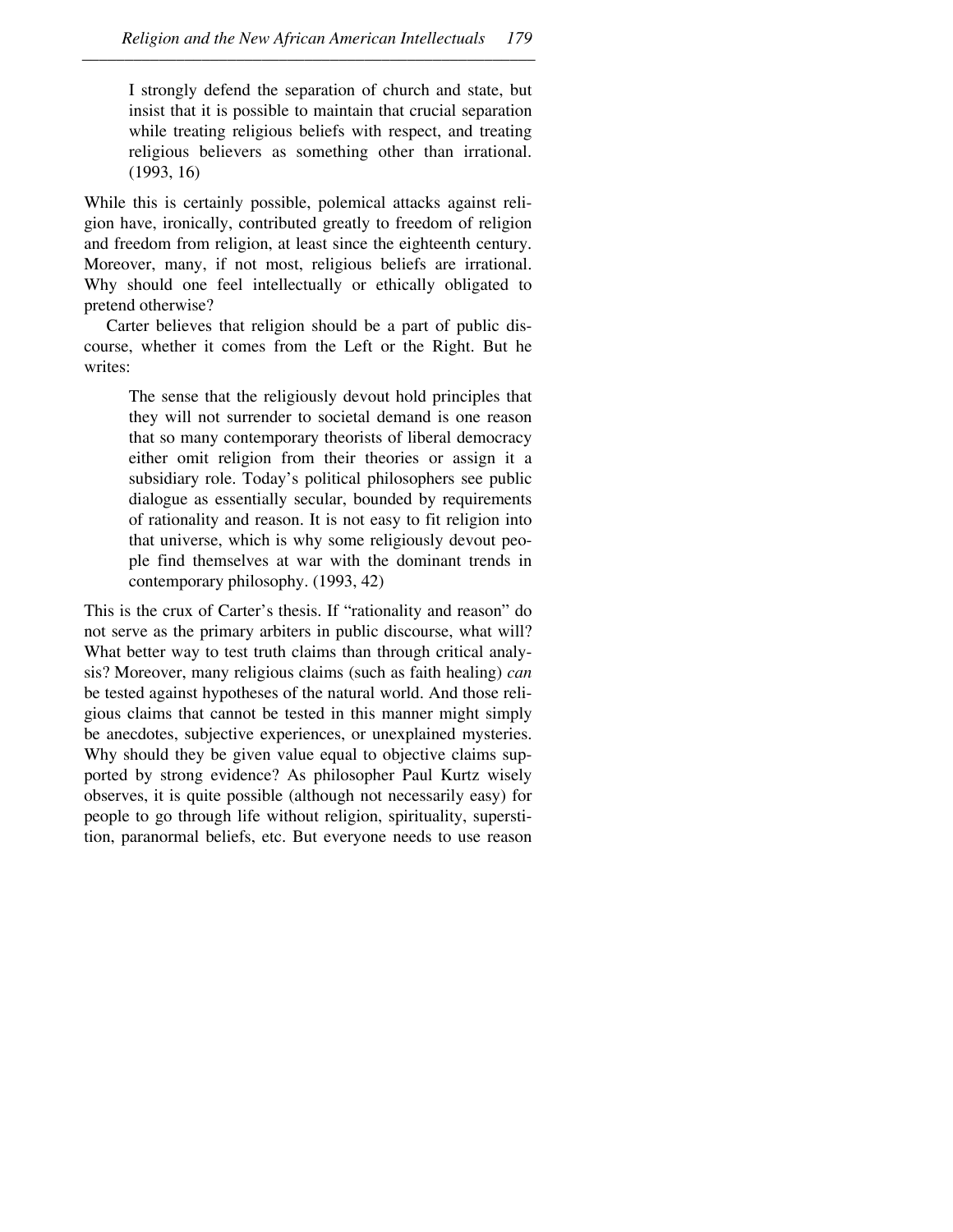throughout life to solve problems and pursue happiness. What separates human beings from the lower animals is not a belief in God, or any other belief, but the level of development of the neocortex, which makes human reason possible.

–––––––––––––––––––––––––––––––––––––––––––––––––––––

Carter claims that in their zeal to forbid the endorsement of religion in the public sector, secularists have made it difficult, if not impossible, to teach about religion objectively in public schools, or even to mention it. He writes, "A number of studies have concluded that the public school curriculum is actually biased against religion" (1993, 206).

To his credit, Carter states that the negative side of religion should be taught as well. But he clearly does not mean that negative ideas from sacred texts should be discussed. While he discusses the putative necessity of learning about "Christianity, Judaism, and many of the nation's other religious traditions" (209), he certainly does not suggest that students also learn about the critiques of religion made by such historical figures as Thomas Paine, Robert G. Ingersoll, Clarence Darrow, Hubert H. Harrison, or Joel Augustus Rogers. Furthermore, he does not suggest that students learn about the large body of biblical scholarship that casts doubt on the historicity of the Old and New Testaments, i.e., knowledge that challenges comfortably held and deeply cherished religious assumptions.

Carter, however, does acknowledge the many problems that teaching about religion can present. He writes that Richard Baer of Cornell University "worries that a requirement of 'objectivity' would make it illegitimate for teachers to criticize any religions, including fanatical apocalyticism, or snake handling." Carter also notes that children ask tough questions:

Sooner or later, teachers using the new books and other programs will be asked questions like, "But is it true?" or "What happens when we die?" or "Who made God?" The only safe answers will be those that so frustrated school children searching for certainty: "Well, many people believe that... and on the other hand, many others think . . . ." Few teachers are likely to enjoy picking their way through this particular minefield. (1993, 209)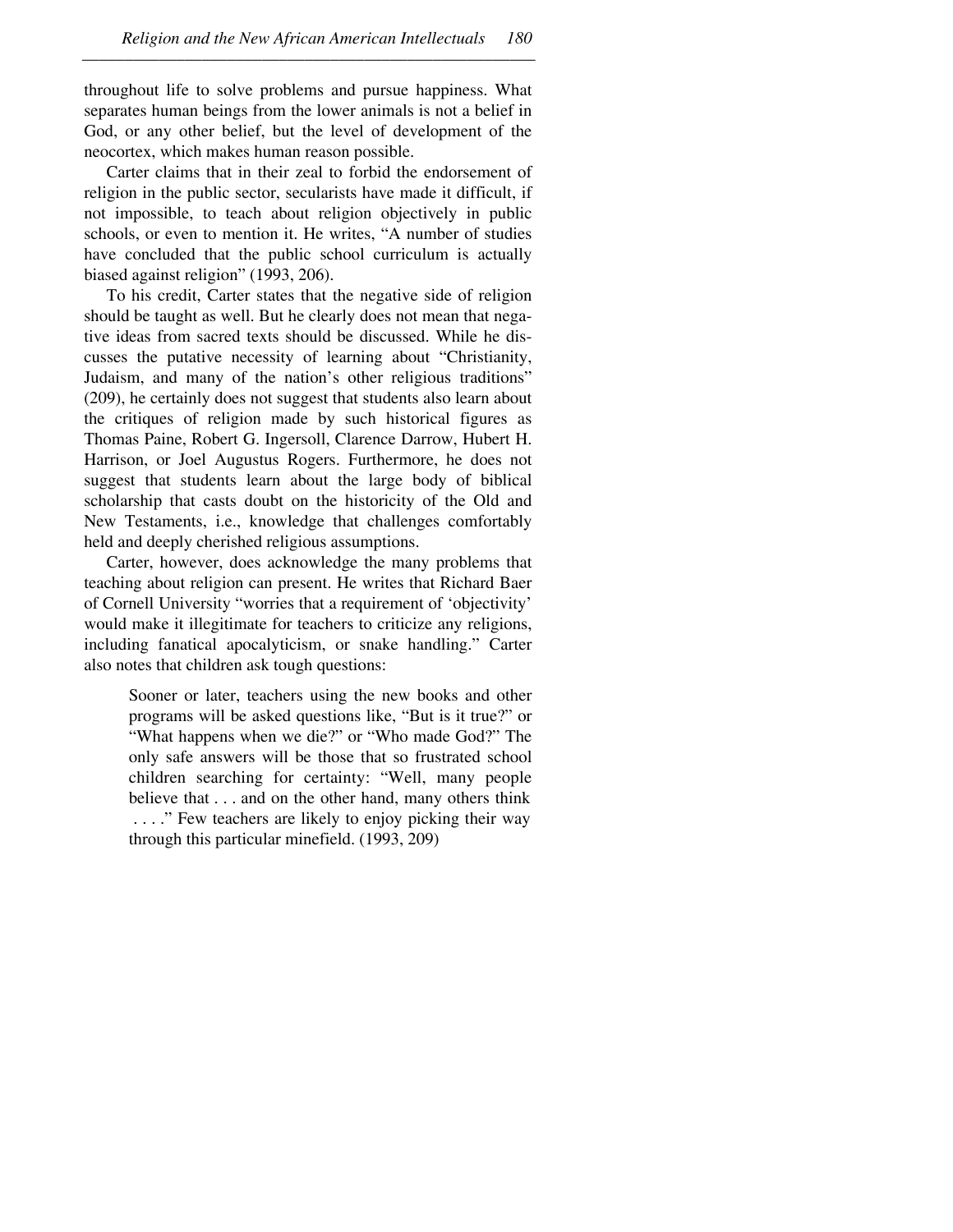Carter, again, shoots himself in the foot here. The most he can say on these crucial points is that denying children a knowledge of their religious culture and past is dangerous. As usual, he offers no real solutions to the problems he acknowledges. It seems as if he expects, or simply hopes, that the problems will miraculously correct themselves.

–––––––––––––––––––––––––––––––––––––––––––––––––––––

Carter argues against sexism, but will not deal with its sanction in the Bible or other religious texts. He goes so far as to say that the Bible cannot be said to contain sexist teachings because the term "sexist" did not exist in biblical times-a retreat into cultural and historical relativism. Moreover, he writes, "I do not believe that the revealed word of God, Holy Scripture, creates any explicit ban [against the ordination of women]" (1993, 75). Carter happily disregards the numerous biblical passages (Genesis 3:16, for example) that denigrate women as inferior to men. He would rather argue that the "true battle" is not with the male chauvinist messages of the Bible, but with male chauvinist Christians inspired by those messages. Carter deals with slavery, anti-Semitism, and other "isms" condoned in the Bible in similar fashion.

The biggest difference between Black religious conservative intellectuals and their radical counterparts is that the latter advocate structural changes that increase the role of government in efforts to improve society. While Black religious conservatives focus mainly on values, individualism, individual behavior, and a reduction in government largesse to improve conditions afflicting the poor, Black religious radicals focus mainly on a major redistribution of wealth and increased government spending to cure societal ills. Black religious radicals assert that power and wealth are largely controlled by small numbers of wealthy capitalist white males. The presidency, the Congress, the world's wealthiest banks and corporations, the legal system, the media, institutions of higher learning, the Federal Reserve System, etc. are controlled to a large degree by white males. Black religious radicals argue that this is not due to white genetic superiority, but to a patriarchal, heterosexist, white-supremacist power structure that dates back to the early days of Western colonialism. Moreover, they assert that human behavior is circumscribed by the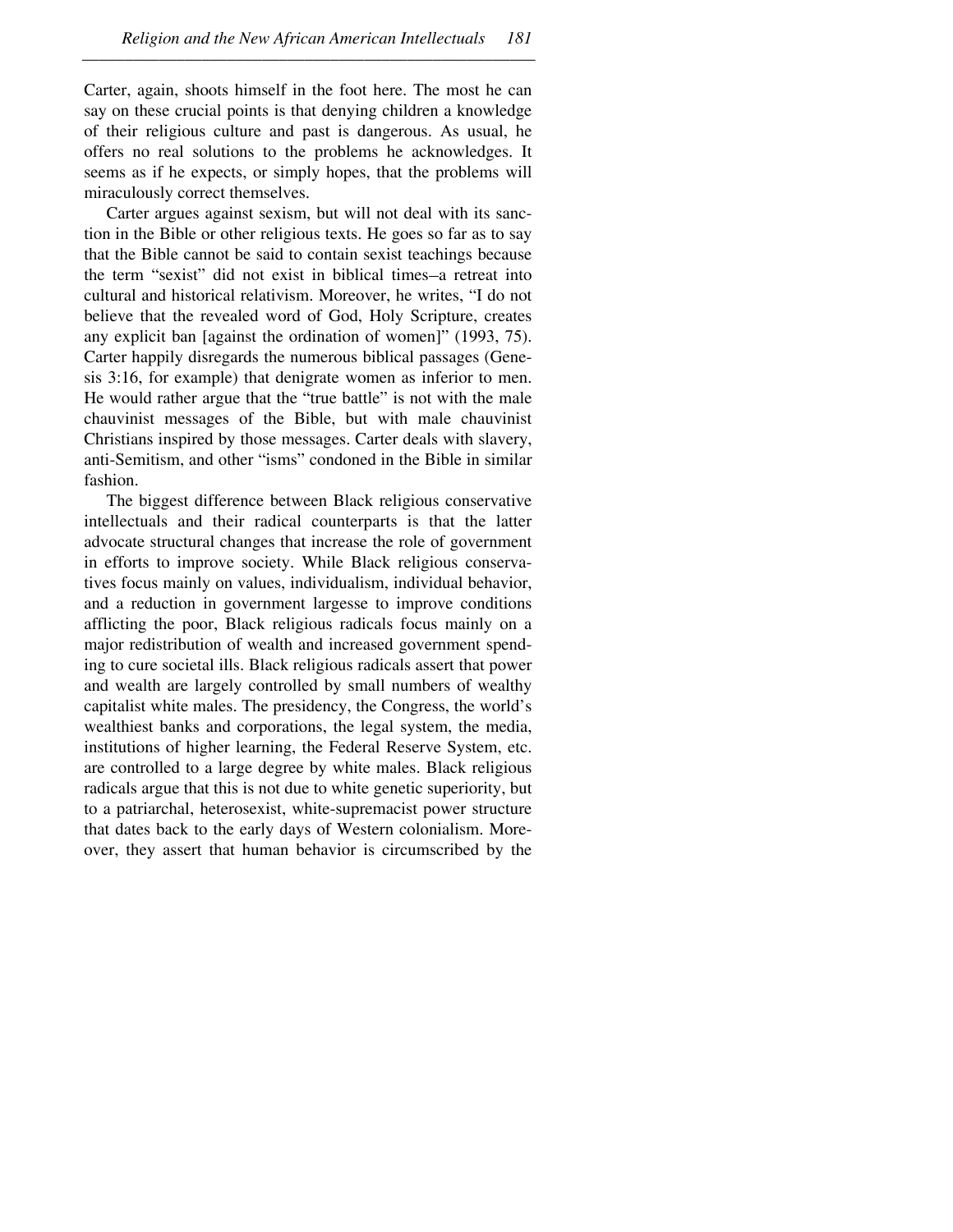powerful institutions and influences that control people's lives, and that individual initiative, if it matters at all, can only take people so far.

–––––––––––––––––––––––––––––––––––––––––––––––––––––

Cornel West's "Christocentric perspective" has led him to incorporate Marxism, liberalism, pragmatism, and postmodernism into his prophetic vision for society. His concern is mainly with the poor and disfranchised. But although he advocates socialism and a salary cap for all citizens, he believes that people are greatly motivated by the desire for money and material objects, and that they should be able to make a great deal of money.

In an editorial in the October 1995 issue of *First Things*, West is taken to task for his supposed hypocrisy. Quoting from a scathing attack on West by Leon Wieseltier in the *New Republic*, the editorial relates:

Wieseltier notes that West complains that nine taxis refused to take him to East Harlem where he was to be photographed among the masses for the dust cover of his latest book. West is indignant at the Manhattan cabbies although he tells us, "I left my car-a rather elegant one-in a safe parking lot." Wieseltier observes "So the taxis would not take him where he would not take his car! This is not precisely what Gramsci had in mind." (82)

West is famous, owns expensive suits, an expensive car, and is paid extremely well within the capitalist system he spends so much time critiquing. For these reasons and others, West appears to many to be quite bourgeois.

West, Hooks, and Dyson advocate federally funded business development in U.S. cities, bemoaning the abandonment of the inner cities by businesses for suburban business development and relocation to and exploitation of foreign markets. The critiques by these intellectuals are devoid of the jingoism and xenophobia that often accompany conservative attacks on U.S. investment in foreign nations.

While many progressive religious intellectuals argue that rapidly improving technology and the information age have left many poor people and minorities jobless, they have not devised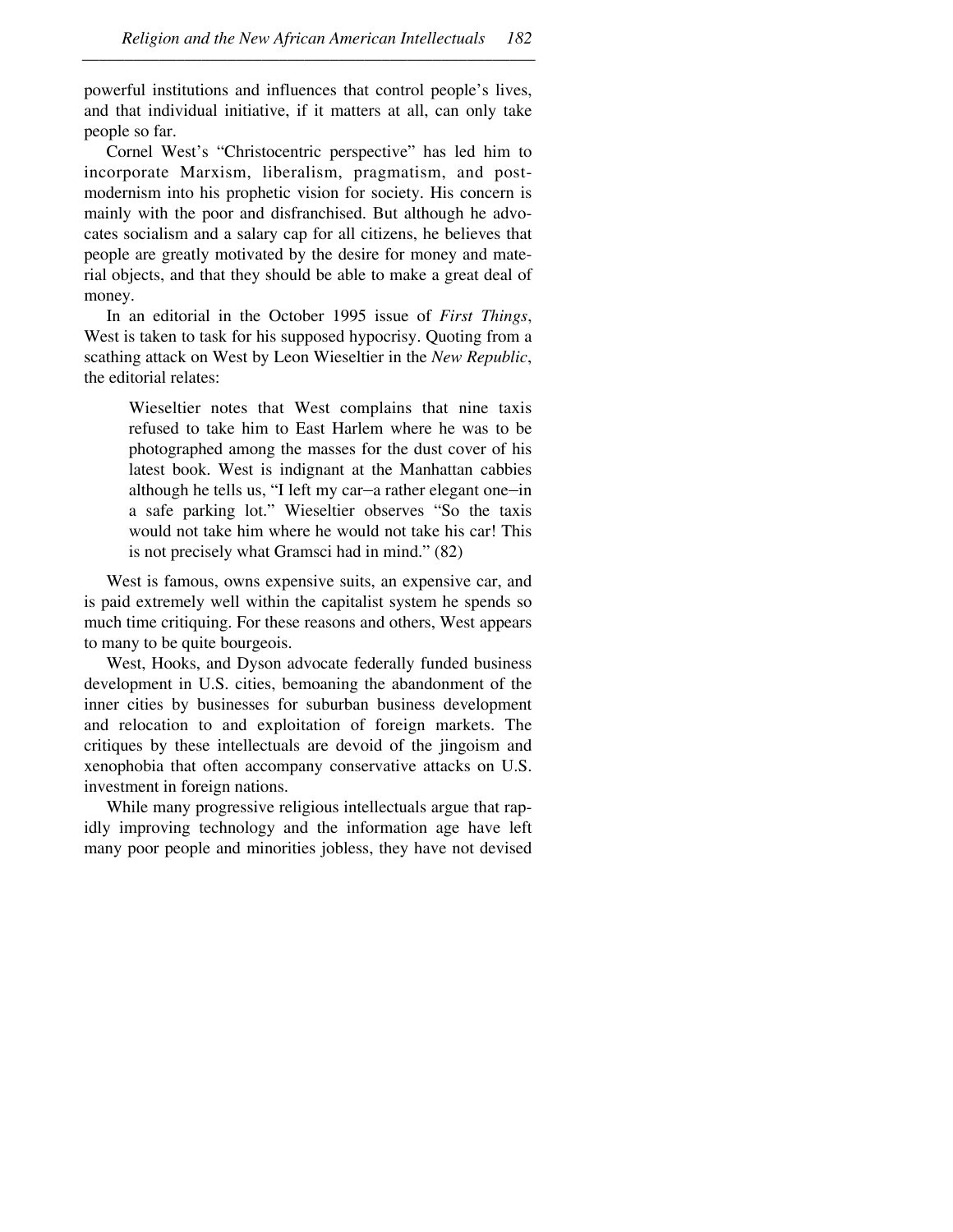strategies for providing good jobs for the masses. Today a college degree is often required to perform some of the easiest and most mundane tasks. But as long as the cost of higher education continues to soar, and government aid continues to dwindle, millions will be left uneducated, unemployed, and underemployed, especially those from among the poor and from the lower middle-class who have traditionally relied heavily upon industry for their livelihoods. If those who can get into college are to be the only ones with opportunities to live reasonably well, class and racial warfare will become a very real possibility.

Many religious progressive intellectuals and many of their conservative counterparts attended or supported the Million Man March in October 1995. Dyson, who was in attendance at the event, remarked:

Unless the laws of the land are reshaped to bolster political and public policy to attend to those economic and social practices that harm Black men, the inspiration to act better may evaporate under the thick pressure of political resistance. (Cottman 1995, 85)

But Dyson does not believe that human thought and human action will suffice in making Black people whole. He says:

It was important for us to atone and search ourselves in the presence of God during these difficult times of constant demands on Black men. Prayer is the only way to reclaim the vital center of our lives and our families. We need to pay more attention to the spiritual yearnings and urgings that animate human behavior, that give life to the most poignant moments and clearest meanings, and without prayer, that is impossible. Prayer gives us motivation to exercise those public principles we cherish dearly; prayer is the vital link between what we know we ought to do and we ultimately end up doing. Prayer not only gives us the ability to move mountains, but it changes our attitudes about the mountains we face. (Cottman, 1995, 46)

West, a major organizer and advocate of the march, has expressed similar views. On the other hand, Loury, a critic of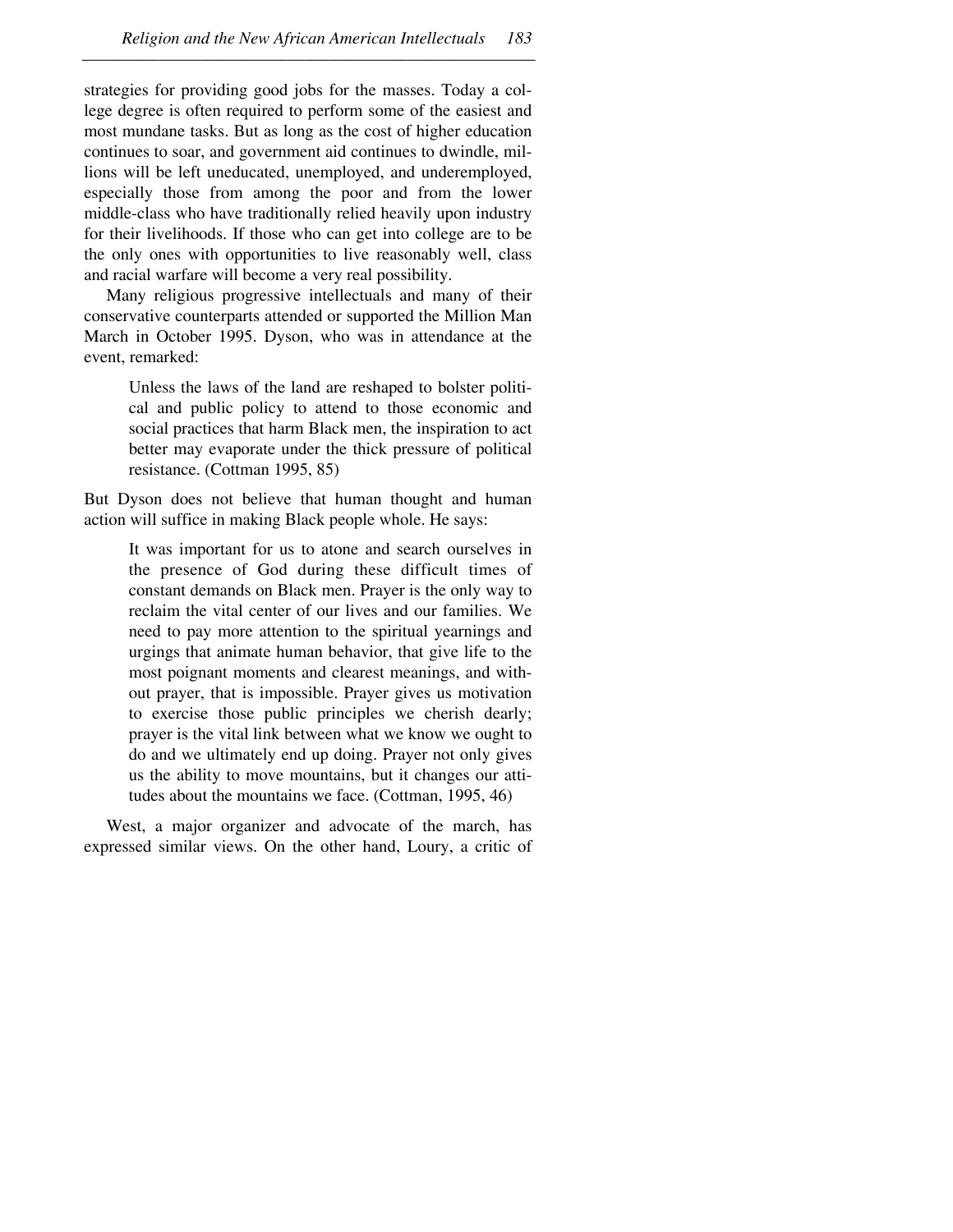Farrakhan, the march's primary organizer, was more impressed by the marchers' emphasis on traditional family values. Unlike most religious progressive intellectuals, Loury does not believe that white racism is the most serious problem facing African Americans today. Though he found the conservative messages of the march attractive, Loury prefers the Promise Keepers movement, a predominantly white Christian moralistic movement sweeping North America that expresses the view that the human condition, and not the racial condition, should be the focus of attention. When asked for the solution to problems confronting African Americans, Loury says:

The solution is the Christian faith: I mean the church and the community of believers engaged with these problems, and bringing the moral teachings of the church and the salvation that's available through the faith to those who are in need. . . . I don't believe that tinkering with economic incentives can get us where we need to go. Indeed, I think that the larger society is in some difficulty and that there are various indicators that people are recognizing that the only way to respond effectively to that difficulty is through revival and evangelism in a large sense. (Cromartie 1996, 20)

Loury believes that Blacks might need to look for new allies in their efforts to improve their lot. He believes that the Christian Right would make great allies in this regard. In their defense he relates:

Class-wise, these people run the whole gamut in terms of education and income. There are going to be many of them who are going to be from their own kind of workingclass or regional roots and sympathetic to the underdog. . . . I would much rather argue the poverty and welfare issues in spiritual terms than in terms of incentives and so forth. (Cromartie 1996, 20)

 Advocating the "Christian faith" as the solution to problems afflicting Black people is fraught with problems. First, it implies that non-Christians have little or nothing to contribute in the way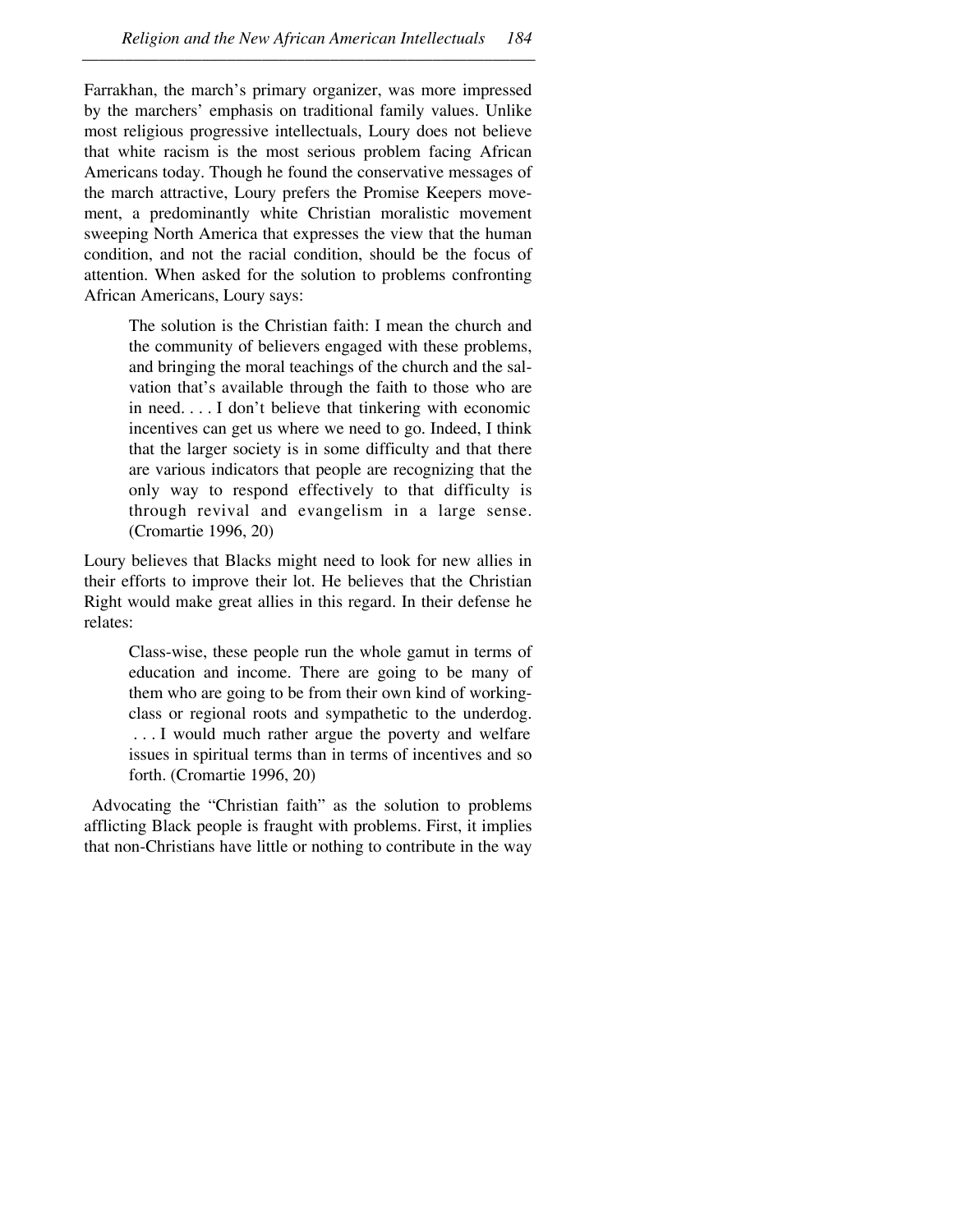of concrete solutions. Second, there is no monolithic Christian faith. Loury is a conservative Christian, yet most Blacks are very distrustful of the Religious Right, and view its adherents as frighteningly racist and reactionary. Third, giving such short shrift to structural problems will not solve them. Whether prayer and evangelism will make people more generous, hardworking, and conscientious is highly debatable. But they certainly will not suffice in redistributing wealth or empowering poor and working-class people.

 Loury has caused much consternation among religious progressive intellectuals by challenging their conceptions of Christianity. For example, he tells of the time he saw Jerry Falwell and the head of the Southern Christian Leadership Conference, Joseph Lowery, on the talk show "Crossfire":

Now the question of gays came up. Basically, Falwell turned around to Lowery, and he said "Come on now Joe. What do you preach in your pulpit on Sunday about homosexuality? Don't you preach what it says in Deuteronomy?" Joe fidgeted, grumbled, evaded and never answered the question. I thought, "Wow, that's pretty interesting. He's a liberal, and he has to keep to the political line on this issue, yet to do so he's denying what he teaches from the pulpit." (Cromartie 1996, 20)

Here is another example of the conceptual confusion and inevitable hypocrisy encountered by religious progressive intellectuals. They often come face-to-face with biblical teachings that blatantly contradict their worldview, and the cognitive dissonance they experience is often difficult for them to handle.

It is curious that West, Dyson, and other religious progressives joined with Farrakhan and the Reverend Ben Chavis in endorsing the Million Man March. Both Chavis and Farrakhan have thoroughly sexist views of women, and Farrakhan has promoted bigotry, intolerance, authoritarianism, and other antiprogressive views throughout his career. It is understandable that there are times when male-only gatherings are appropriate. But to support a call for a male-only march that was initiated by male chauvinists unwittingly lends credence to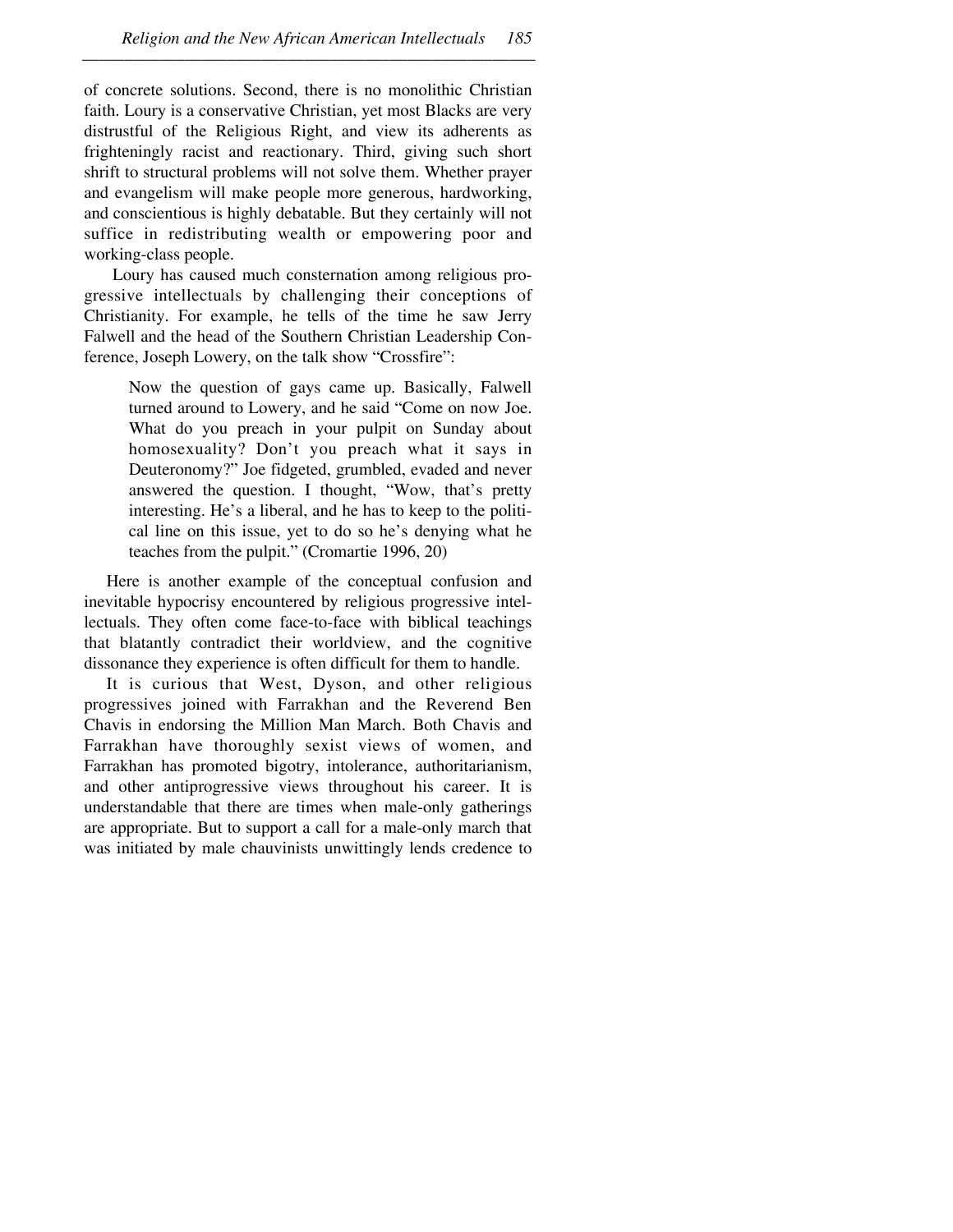reactionary leaders, ideologues, organizations, and ideas. Possibly due to feelings of desperation and hopelessness, many progressives apparently believe that a show of Black unity under charismatic reactionary leadership will present no serious threat to their progressive vision for society.

–––––––––––––––––––––––––––––––––––––––––––––––––––––

Moreover, Farrakhan's claim that his idea for the march was divinely inspired seemed to have gone totally unchallenged, most notably by progressive religious intellectuals. It should strike progressive intellectuals as odd that a call from God for atonement went out only to Black men, and not to all human beings. Indeed, one would have expected a divinely inspired call for all citizens from every country to come together for atonement (with at least a few religious miracles thrown in to persuade the skeptics).

The logical implication of Farrakhan's claim of divine inspiration for the march is that God is a reactionary, authoritarian, male chauvinist deity-at least sometimes. But this is the progressive religious intellectuals' greatest dilemma. They cannot sufficiently attack reactionary religious ideas, because to do so would eventually cause widespread doubts about religion in general.

It is likely that religious intellectuals will always have great influence in public life, particularly among Blacks. And many of the views of religious intellectuals will continue to be vague, muddled, contradictory, utterly baffling, and sometimes inhumane, as are the religions that give birth to them. It will therefore always be important for critical thinkers to step courageously to the forefront and boldly challenge all ideas that impede or threaten genuine human progress.

*African Americans for Humanism Buffalo, New York*

## **REFERENCE LIST**

Carter, Stephen L. 1991. *Reflections of an affirmative action baby*. New York: Basic Books.

<sup>. 1993.</sup> *The culture of disbelief: How American law and politics trivialize religious devotion.* New York: Oxford Univ. Press.